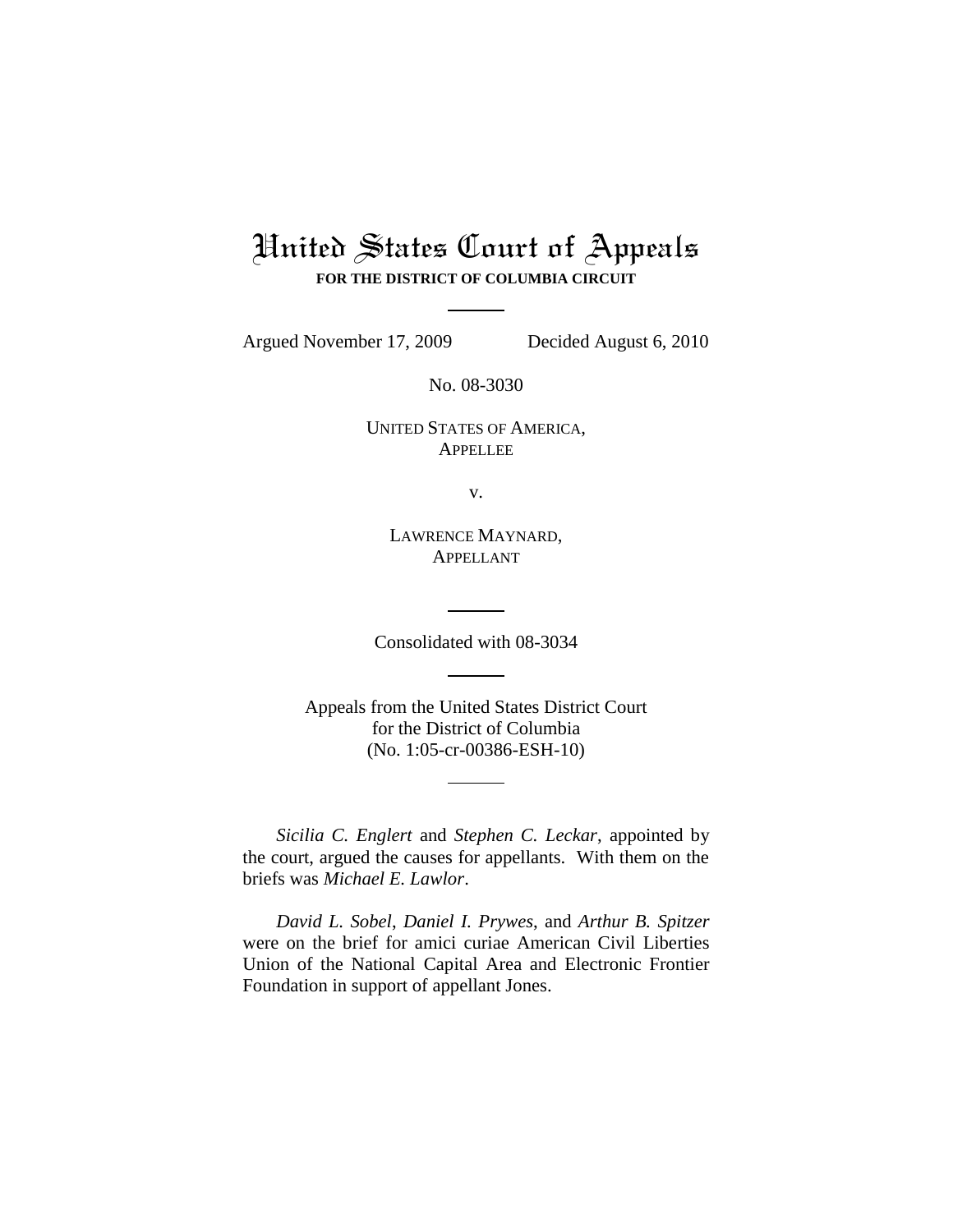*Peter S. Smith*, Assistant U.S. Attorney, argued the cause for appellee. With him on the brief were *Roy W. McLeese III*, *John V. Geise*, and *Rachel C. Lieber*, Assistant U.S. Attorneys.

Before: GINSBURG, TATEL and GRIFFITH, *Circuit Judges*.

Opinion for the Court filed by *Circuit Judge* GINSBURG.

| I. Background                                     | 3  |
|---------------------------------------------------|----|
| II. Analysis: Joint Issues                        | 4  |
| A. Wiretaps                                       | 5  |
| <b>B.</b> Traffic Stop                            | 8  |
| C. Superseding Indictment                         | 12 |
| D. Multiple Conspiracies                          | 13 |
| E. Immunity                                       | 14 |
| III. Analysis: Evidence Obtained from GPS Device  | 15 |
| A. Was Use of GPS a Search?                       | 16 |
| 1. <i>Knotts</i> is not controlling               | 17 |
| 2. Were Jones's locations exposed to the public?  | 21 |
| a. Actually exposed?                              | 22 |
| (i). Precedent                                    | 23 |
| (ii). Application                                 | 26 |
| b. Constructively exposed?                        | 26 |
| (i). Precedent                                    | 27 |
| (ii). Application                                 | 28 |
| 3. Was Jones's expectation of privacy reasonable? | 31 |
| 4. Visual surveillance distinguished              | 34 |
| B. Was the Search Reasonable Nonetheless?         | 38 |
| C. Was the Error Harmless?                        | 39 |
| <b>IV.</b> Conclusion                             | 41 |

GINSBURG, *Circuit Judge*: The appellants, Antoine Jones and Lawrence Maynard, appeal their convictions after a joint trial for conspiracy to distribute and to possess with intent to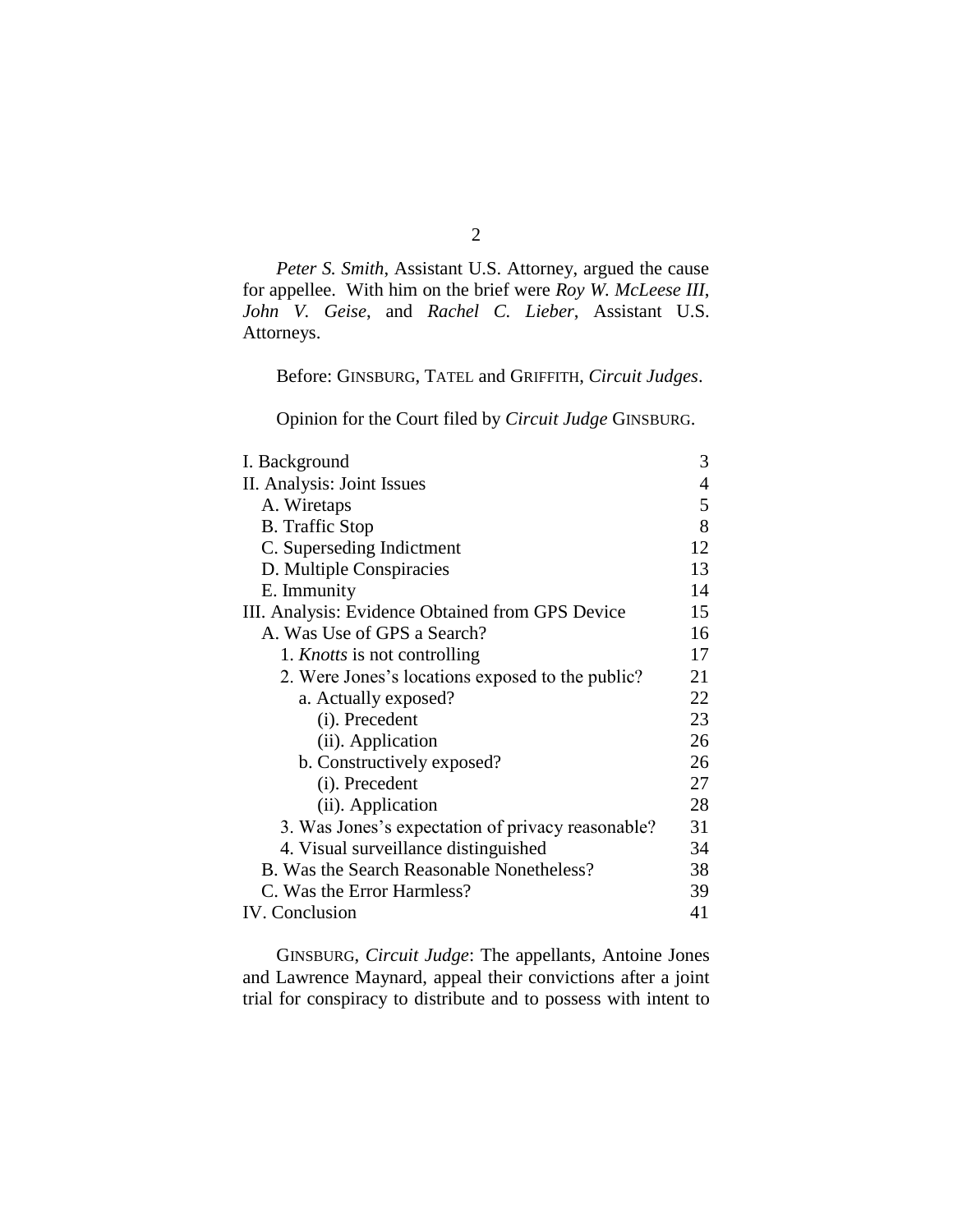distribute five kilograms or more of cocaine and 50 grams or more of cocaine base, in violation of 21 U.S.C. §§ 841 and 846. Maynard also challenges the sentence imposed by the district court. Because the appellants' convictions arise from the same underlying facts and they make several overlapping arguments, we consolidated their appeals. For the reasons that follow, we reverse Jones's and affirm Maynard's convictions.

## I. Background

<span id="page-2-0"></span>Jones owned and Maynard managed the "Levels" nightclub in the District of Columbia. In 2004 an FBI-Metropolitan Police Department Safe Streets Task Force began investigating the two for narcotics violations. The investigation culminated in searches and arrests on October 24, 2005.We discuss that investigation and the drug distribution operation it uncovered in greater detail where relevant to the appellants' arguments on appeal.

On October 25 Jones and several alleged co-conspirators were charged with, among other things, conspiracy to distribute and to possess with intent to distribute cocaine and cocaine base. Maynard, who was added as a defendant in superseding indictments filed in March and June 2006, pled guilty in June 2006.

In October 2006 Jones and a number of his co-defendants went to trial. The jury acquitted the co-defendants on all counts but one; it could not reach a verdict on the remaining count, which was eventually dismissed. The jury acquitted Jones on a number of counts but could not reach a verdict on the conspiracy charge, as to which the court declared a mistrial. Soon thereafter the district court allowed Maynard to withdraw his guilty plea.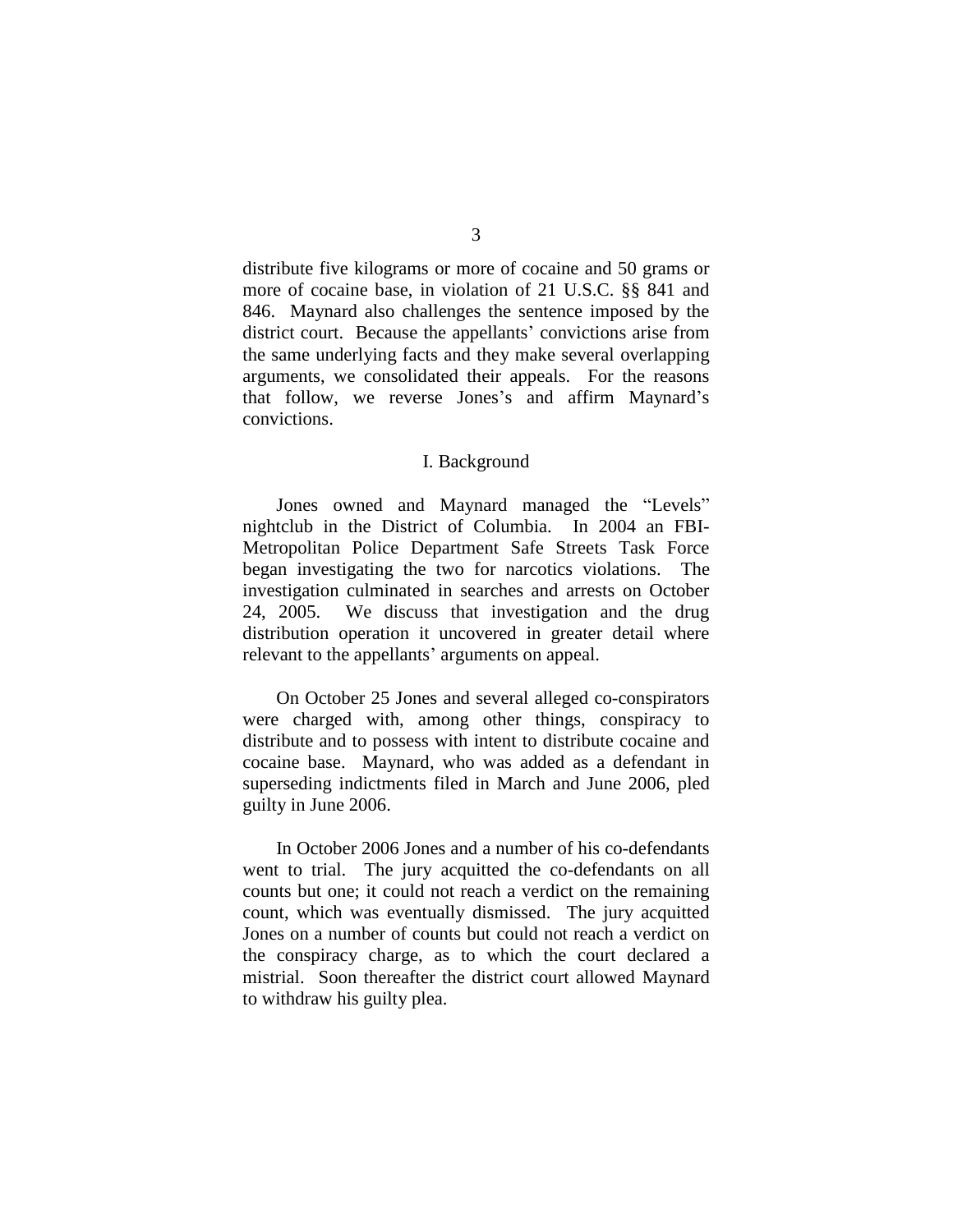In March 2007 the Government filed another superseding indictment charging Jones, Maynard, and a few co-defendants with a single count of conspiracy to distribute and to possess with intent to distribute five or more kilograms of cocaine and 50 or more grams of cocaine base. A joint trial of Jones and Maynard began in November 2007 and ended in January 2008, when the jury found them both guilty.

# II. Analysis: Joint Issues

<span id="page-3-0"></span>Jones and Maynard jointly argue the district court erred in (1) admitting evidence gleaned from wiretaps of their phones, (2) admitting evidence arising from a search incident to a traffic stop, (3) denying their motion to dismiss the indictment as invalid because it was handed down by a grand jury that had expired, (4) declining to instruct the jury on their theory that the evidence at trial suggested multiple conspiracies, and (5) declining to grant immunity to several defense witnesses who invoked the Fifth Amendment to the Constitution of the United States and refused to testify. Jones also argues the court erred in admitting evidence acquired by the warrantless use of a Global Positioning System (GPS) device to track his movements continuously for a month.<sup>\*</sup> After concluding none of the joint issues warrants reversal, we turn to Jones's individual argument.

 $\overline{a}$ 

Maynard waves at one individual argument, to wit, that "the district court erred in using acquitted conduct to calculate his guideline range" but, in the same sentence, concedes his argument ―is foreclosed by‖ precedent, *e.g.*, *United States v. Dorcely*, 454 F.3d 366 (D.C. Cir. 2006) (district court's consideration of prior acquitted conduct did not violate the Fifth or Sixth Amendments to the Constitution of the United States). He nonetheless "raises this issue to preserve his argument in anticipation of future changes in the law and/or *en banc* review." So be it.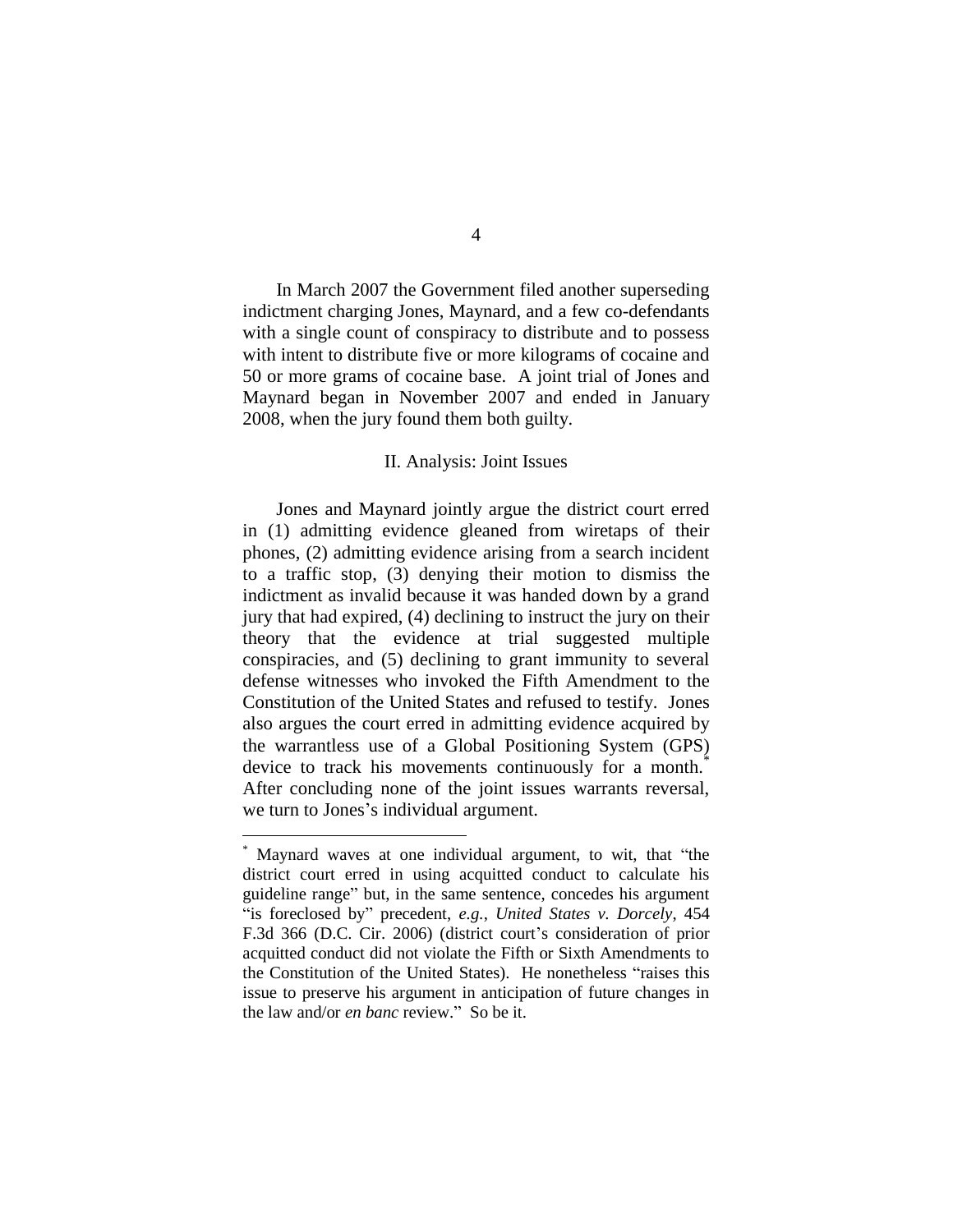# <span id="page-4-0"></span>A. Wiretaps

Before their first trial Jones and his co-defendants moved to suppress evidence taken from wiretaps on Jones's and Maynard's phones. The police had warrants for the wiretaps, but the defendants argued the issuing court abused its discretion in approving the warrants because the applications for the warrants did not satisfy the so-called "necessity requirement,"  $see$  18 U.S.C.  $§$  2518(3)(c) ("normal investigative procedures have been tried and have failed or reasonably appear to be unlikely to succeed if tried or to be too dangerous‖); *see also, e.g.*, *United States v. Becton*, 601 F.3d 588, 596 (D.C. Cir. 2010). They also moved for a hearing, pursuant to *Franks v. Delaware*, 438 U.S. 154 (1978), into the credibility of one of the affidavits offered in support of the warrant. The district court denied both motions. 451 F. Supp. 2d 71, 78–79, 81–83 (2006). Before his second trial Jones moved the court to reconsider both motions; Maynard adopted Jones's motions and made an additional argument for a *Franks* hearing. The district court held Jones's motion for reconsideration added nothing new and denied it for the reasons the court had given before the first trial. 511 F. Supp. 2d 74, 77 (2007). The court then denied Maynard's separate motion for a *Franks* hearing. *Id.*  at 78. The appellants appeal the district court's denial of their motions to suppress and for a *Franks* hearing.

As for their motions to suppress, the district court held the applications for the warrants "amply satisfield]" the necessity requirement because they recounted the ordinary investigative procedures that had been tried and explained why wiretapping was necessary in order to "ascertain the extent and structure of the conspiracy." 451 F. Supp. 2d at 83. We review the court's "necessity determination" for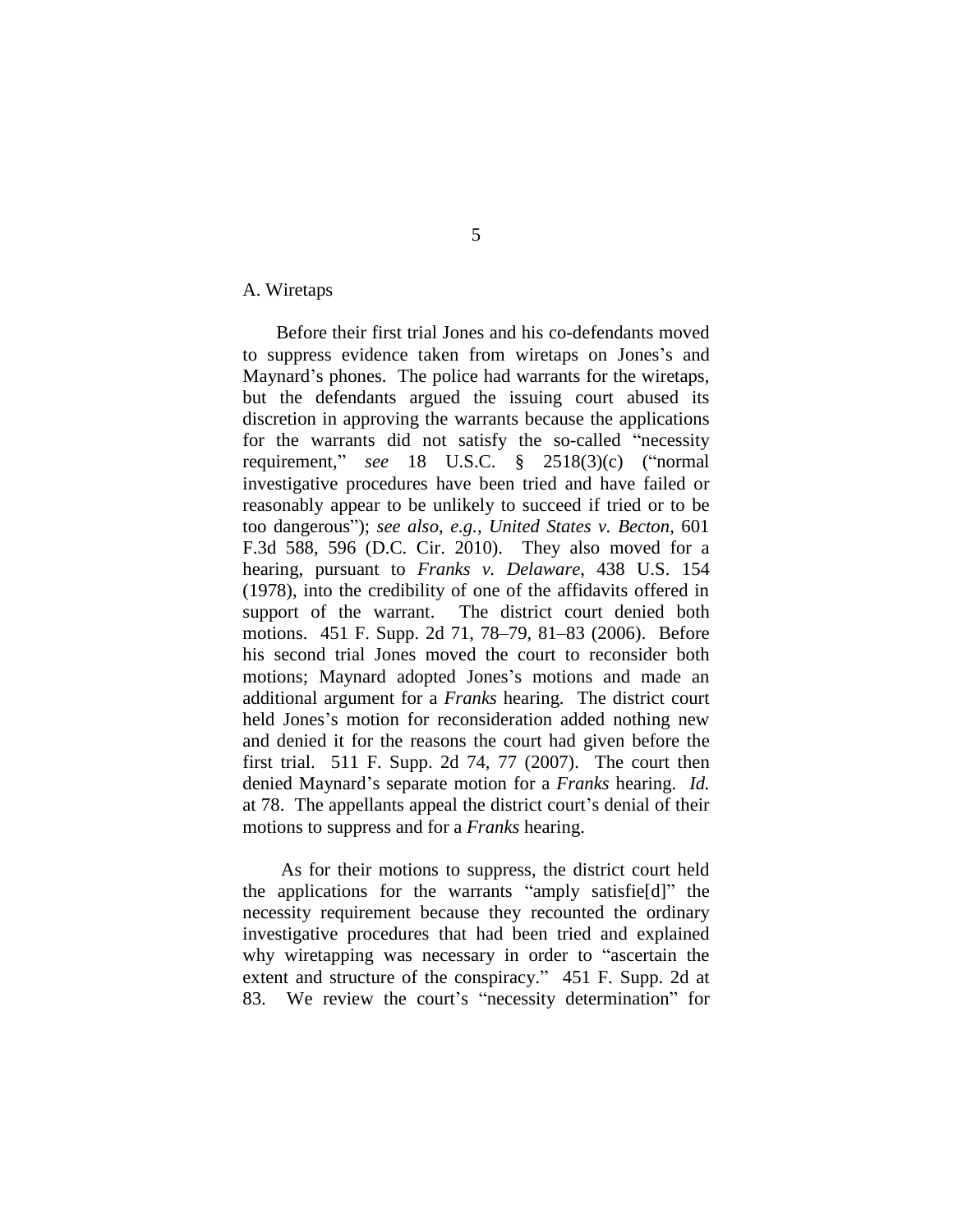abuse of discretion. *United States v. Sobamowo*, 892 F.2d 90, 93 (D.C. Cir. 1989).

The appellants do not directly challenge the reasoning of the district court; rather they suggest sources of information to which the police hypothetically might have turned in lieu of the wiretaps, to wit, cooperating informants, controlled buys, and further video surveillance. At best, the appellants suggest investigative techniques that might have provided some of the evidence needed, but they give us no reason to doubt the district court's conclusion that "[h]aving engaged in an adequate range of investigative endeavors, the government properly sought wiretap permission and was not required to enumerate every technique or opportunity missed or overlooked.‖ 451 F. Supp. 2d at 82 (quoting *Sobamowo*, 892 F.2d at 93).

The appellants also requested a hearing into the credibility of the affidavit submitted by Special Agent Yanta in support of the wiretap warrants. An affidavit offered in support of a search warrant enjoys a "presumption of validity," *Franks*, 438 U.S. at 171, but

where the defendant makes a substantial preliminary showing that a false statement knowingly and intentionally, or with reckless disregard for the truth, was included by the affiant in the warrant affidavit, and if the allegedly false statement is necessary to the finding of probable cause, the Fourth Amendment requires that a hearing be held at the defendant's request.

*Id.* at 155–56. The substantial showing required under *Franks* must be "more than conclusory" and "accompanied by an offer of proof.‖ *United States v. Gatson*, 357 F.3d 77, 80 (D.C. Cir. 2004) (quoting *Franks*).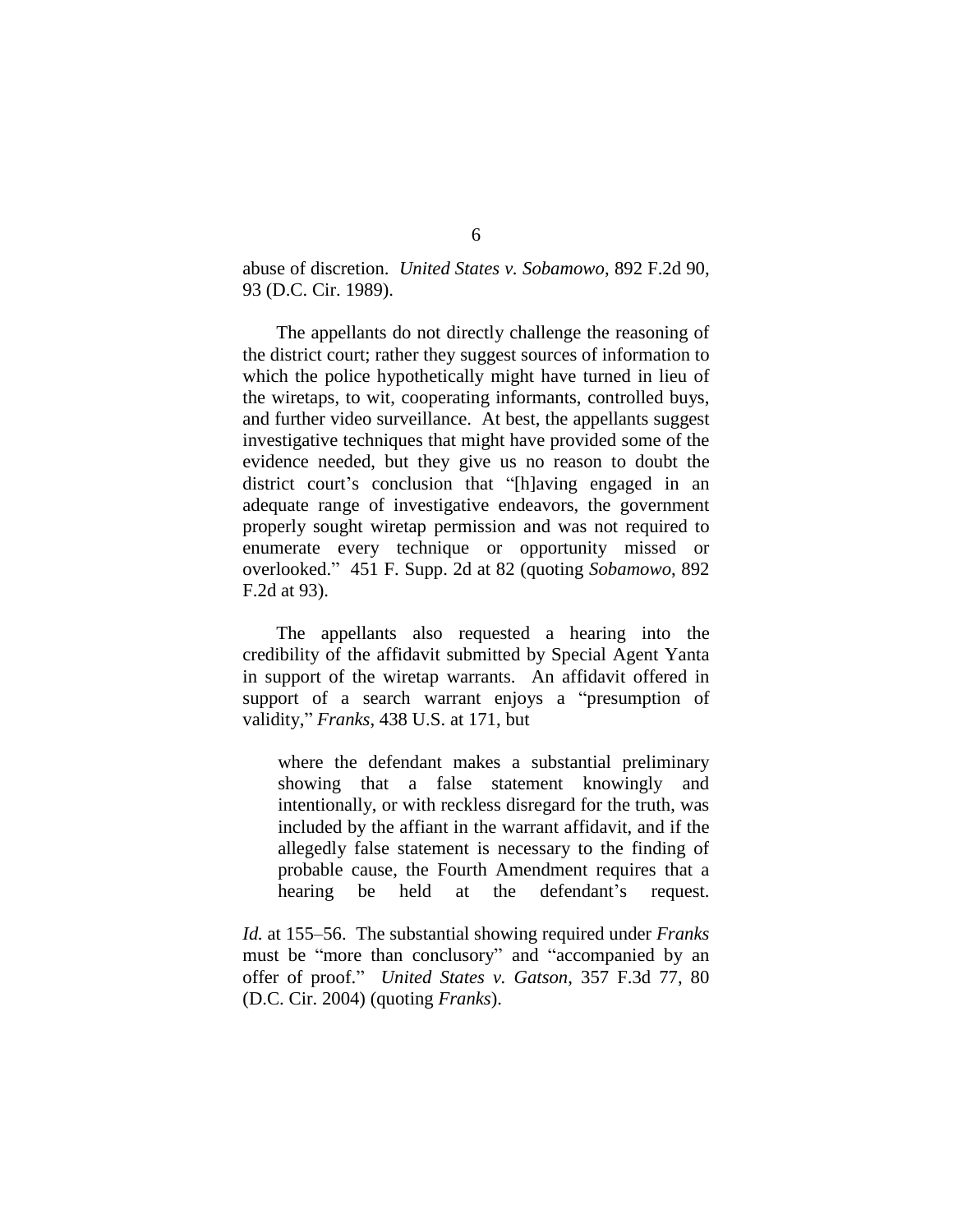The appellants argued Yanta intentionally or at least recklessly both mischaracterized certain evidence and omitted any mention in her affidavit of Holden, an informant whom the appellants think might have assisted the investigation. The district court denied the motion, holding the appellants had satisfied neither the substantial showing nor the materiality requirement for a *Franks* hearing. 451 F. Supp. 2d at 78–79; 511 F. Supp. 2d at 77–78.

As we recently noted, "[t]he circuits are split on the question whether a district court's decision not to hold a *Franks* hearing is reviewed under the clearly erroneous or *de novo* standard of review," and "[w]e have not definitively resolved the issue in this circuit." *United States v. Becton*, 601 F.3d 588, 594 (2010) (internal quotation marks deleted). We need not resolve the issue today because even proceeding *de novo* we would agree with the district court: The appellants did not make the requisite substantial preliminary showing that Yanta, in her affidavit, intentionally or recklessly either described the evidence in a misleading way or failed to mention Holden. Lacking any probative evidence of Yanta's *scienter*, the appellants argue the district court should have inferred Yanta knew about Holden and intentionally failed to mention him because his name must have "flashed across the Task Force's team computer screens." This is speculation, not a substantial showing, and no basis upon which to question the ruling of the district court. *See United States v. Richardson*, 861 F.2d 291, 293 (D.C. Cir. 1988) (affidavit in support of warrant not suspect under *Franks* where "there has been absolutely no showing [the affiant] made the statements with scienter").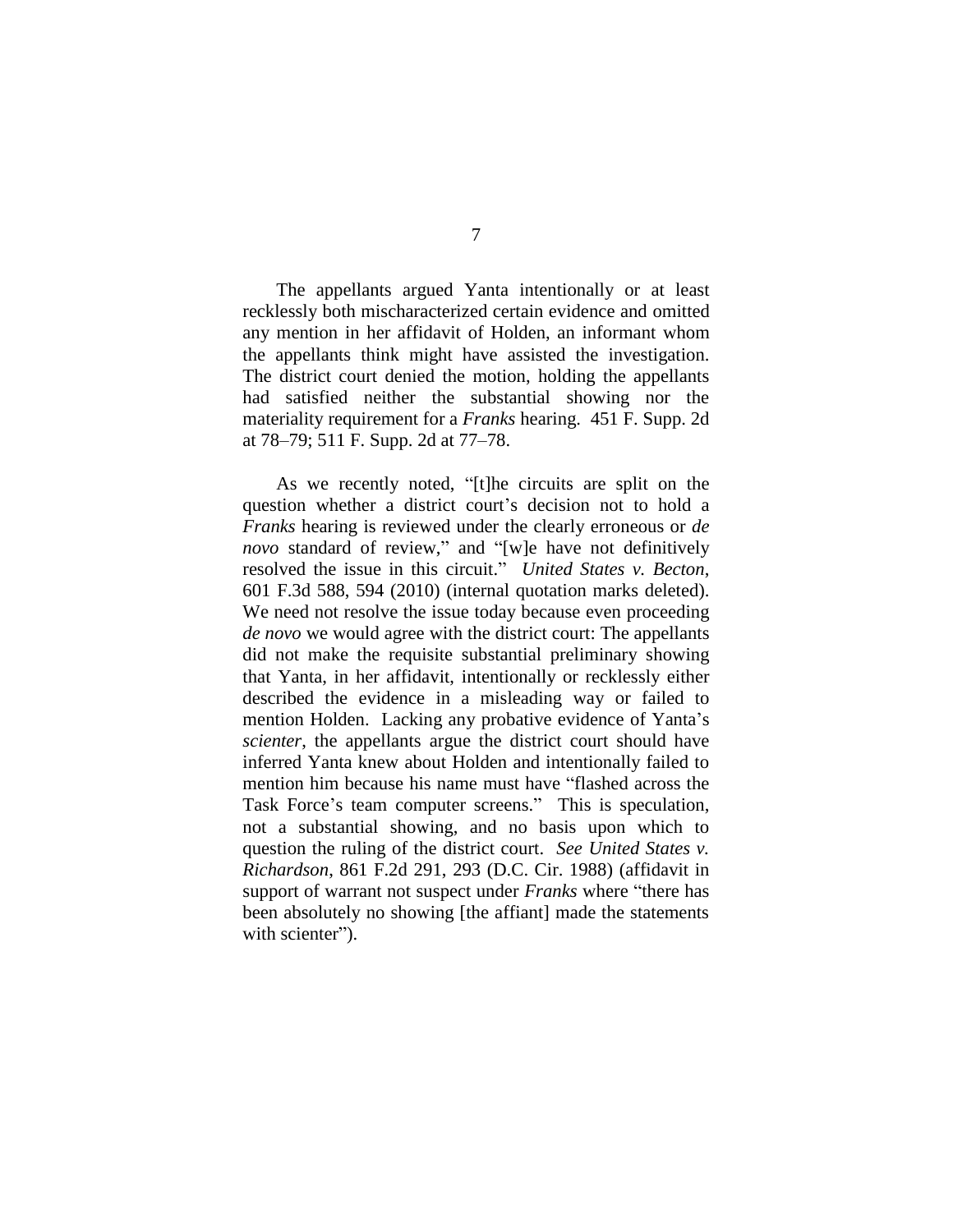<span id="page-7-0"></span>B. Traffic Stop

In 2005 Officer Frederick Whitehead, of the Durham, North Carolina Police Department, pulled over Jones's minivan for speeding. Because we consider the "evidence in the light most favorable to the Government," *Evans v. United States*, 504 U.S. 255, 257 (1992), what follows is the Officer's account of the incident.

Maynard was driving and one Gordon was asleep in the passenger seat; Jones was not present. At the officer's request Maynard walked to the rear of the vehicle. There, in response to Whitehead's questioning, Maynard said he worked for a nightclub in D.C. and was driving to South Carolina to pick up a disc jockey and to bring him back for an event. When asked about his passenger, Maynard claimed not to know Gordon's last name or age. Whitehead then addressed Gordon, who had awakened and whom he thought seemed nervous, and asked him where he was going. Gordon told a different story: He and Maynard were headed to Georgia in order to meet relatives and some girls.

Whitehead then went to speak with his partner, who had arrived in a separate car. After relating the suspicious conflict in the stories he had been told, Whitehead called for a canine unit and ran the usual checks on Maynard's license and registration. He then returned to the rear of the van, where Maynard was still standing, gave Maynard back his identification, along with a warning citation, and told him he was free to leave. By that time, the canine unit had arrived on scene but remained in their vehicle. Maynard moved toward the front of the van and, as he reached to open the driver'sside door, Whitehead called out "do you mind if I ask you a few additional questions?" Maynard turned around and walked back toward Whitehead, who then asked him if he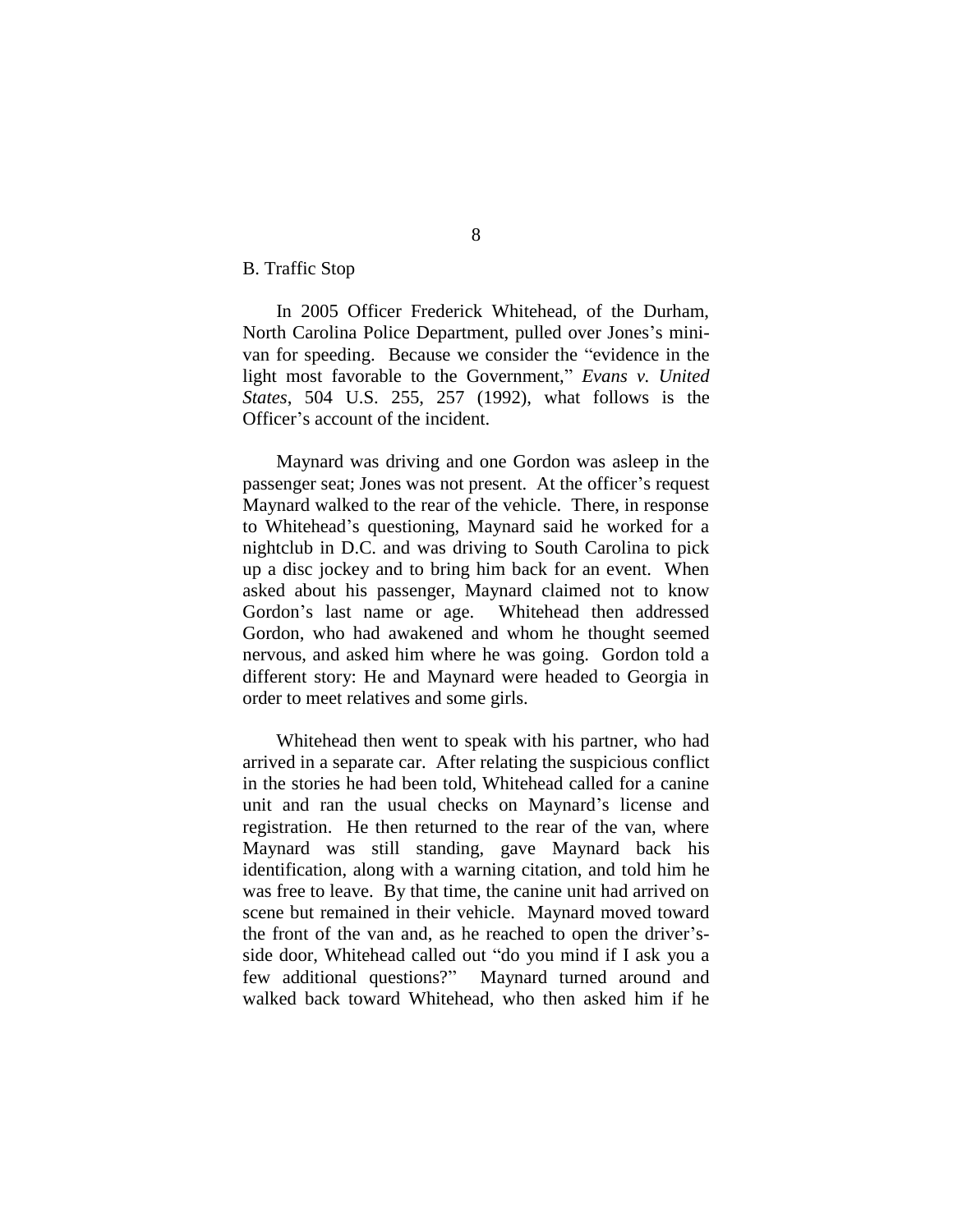was transporting any large sums of money, illegal weapons, or explosives. Maynard "looked scared," said nothing, closed his eyes, and held his breath. He then looked at the rear of the van, told Whitehead he had a cooler he had meant to put some ice in, and reached toward the rear latch. Whitehead said not to open the door and asked Maynard if he would consent to a search; when Maynard said "yes," Whitehead frisked Maynard for weapons, asked Gordon to step out of the vehicle, frisked him for weapons, and then gave the canine unit the go-ahead. The dog alerted while sniffing around the car, and the ensuing search of the van turned up \$69,000 in cash.

Before trial the appellants moved unsuccessfully to suppress evidence from the traffic stop, arguing, as they do now, that by extending the traffic stop after giving Maynard his written warning the police (1) unreasonably seized Maynard, *see Illinois v. Caballes*, 543 U.S. 405, 407–08  $(2005)$  ( $A$  seizure that is justified solely by the interest in issuing a warning ticket to the driver can become unlawful if it is prolonged beyond the time reasonably required to complete that mission"), and (2) unreasonably searched the van, all in violation of the Fourth Amendment to the Constitution of the United States. The district court held the extended stop was not a seizure because Maynard was free to leave and, if it was a seizure, then it was lawful because it was supported by reasonable suspicion. As for the search of the van, the district court held the canine sniff was not a search and, once the canine alerted, the police had probable cause to search the vehicle. "We consider a district court's legal rulings on a suppression motion *de novo* and review its factual findings for clear error giving due weight to inferences drawn from those facts and its determination of witness credibility." *United States v. Holmes*, 505 F.3d 1288, 1292 (D.C. Cir. 2007) (internal quotation marks deleted).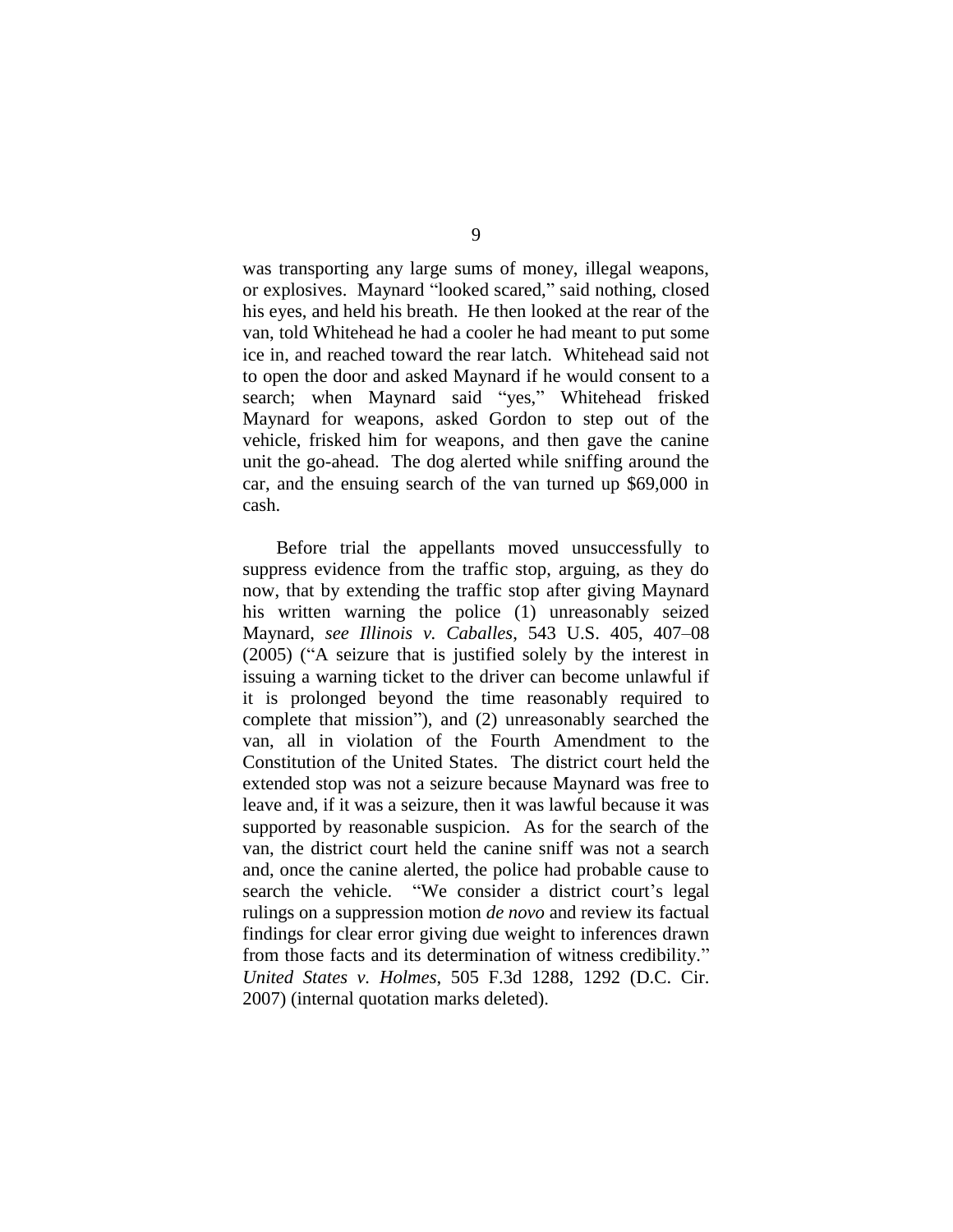In determining whether a person has been seized within the meaning of the Fourth Amendment, "the appropriate inquiry is whether a reasonable person would feel free to decline the officers' requests or otherwise terminate the encounter.‖ *Florida v. Bostick*, 501 U.S. 429, 436 (1991). This inquiry "tak[es] into account all of the circumstances surrounding the encounter,"  $id$ , in the light of which we ask "not whether the citizen [in this case] perceived that he was being ordered to restrict his movement, but whether the officer's words and actions would have conveyed that [message] to a reasonable person," *California v. Hodari D.*, 499 U.S. 621, 628 (1991). So it is that "[a] stop or seizure takes place only when the officer, by means of physical force or show of authority, has in some way restrained the liberty of a citizen.‖ *United States v. Jones*, 584 F.3d 1083, 1086 (D.C. Cir. 2009) (internal quotation marks omitted); *see also* David K. Kessler, *Free to Leave? An Empirical Look at the Fourth Amendment's Seizure Standard*, 99 J. Crim. L. & Criminology 51, 60 (2009) ("The Court has declined to find seizures based on mere interaction with law enforcement without a showing of some degree of outward coercion"). Whether a seizure has taken place "is a legal conclusion that this court reviews *de novo*.‖ *United States v. Jordan*, 958 F.2d 1085, 1086 (D.C. Cir. 1992).

The appellants argue Maynard was seized because, when Officer Whitehead told Maynard he was free to go, he "had already decided that he was going to search the van .... Whitehead had no intention of letting him go until after he [had searched it]." This assertion, even if true, has no bearing upon whether a reasonable person would have felt free to decline Whitehead's request. That Maynard seemed nervous when Whitehead asked him whether he was carrying any contraband or large sums of money, which Maynard offers as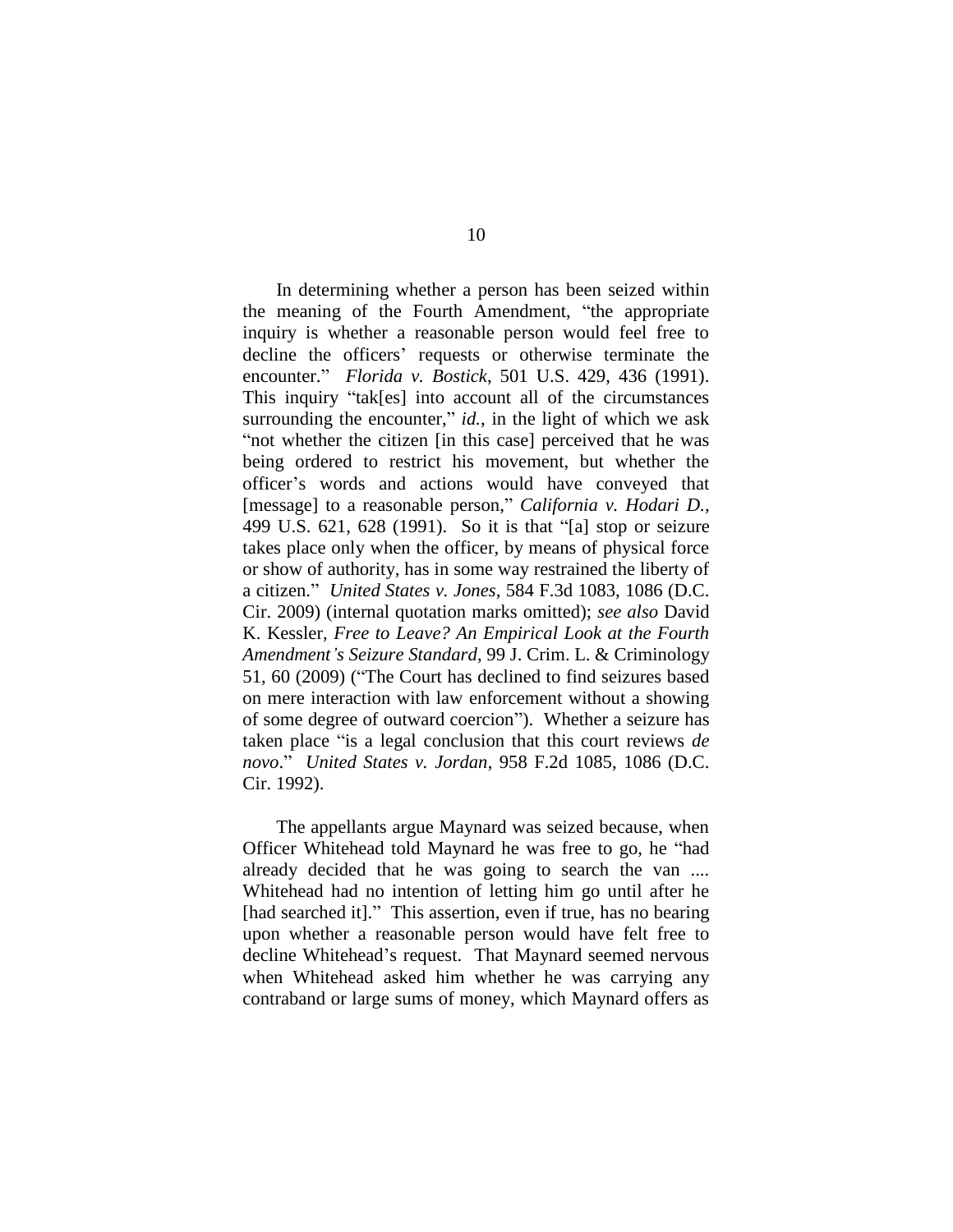further evidence he was "under duress," is irrelevant for the same reason.

We agree with the district court that, considering all the circumstances surrounding the stop, a reasonable person in Maynard's position would have felt free to decline Whitehead's request that he answer "a few additional questions.‖ *See United States v. Wylie*, 569 F.2d 62, 67 (D.C. Cir. 1977) ("police-citizen communications which take place under circumstances in which the citizen's ‗freedom to walk away' is not limited by anything other than his desire to cooperate do not amount to 'seizures' of the person"). Whitehead had already returned Maynard's license and registration and told him he was free to go. Although there were by that time three police cars (two of which were unmarked) on the scene, Whitehead's words and actions unambiguously conveyed to Maynard his detention was at an end. After that, Maynard returned to the front of the van — a clear sign he thought he was free to go. By remaining behind the vehicle as Maynard left, Whitehead further assured Maynard he would not impede his leaving. Finally, Maynard turned around and came back only when Whitehead reinitiated the stop by asking him if he would answer a few more questions. That Whitehead shouted the question might in some circumstances turn it into a show of authority, but not here; the two were standing some distance apart on the side of a noisy interstate highway. In sum, the police did not seize Maynard by asking him whether he would answer a few more questions.

The appellants' brief might be read to argue the extension of the stop, from the time Whitehead frisked Maynard until the dog alerted, was a separate seizure. *See United States v. Alexander*, 448 F.3d 1014, 1016 (8th Cir. 2006) (dog sniff "may be the product of an unconstitutional seizure [] if the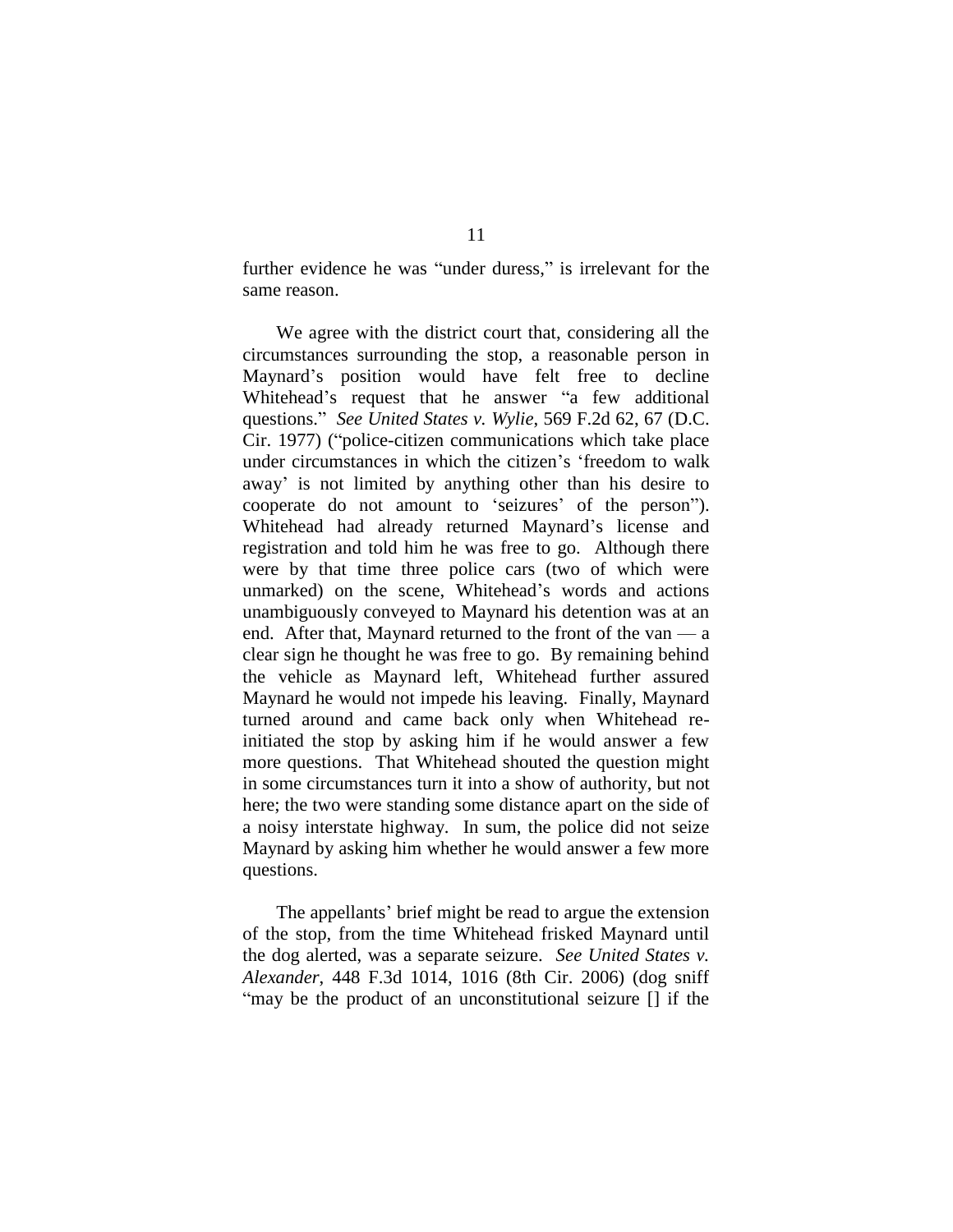traffic stop is unreasonably prolonged before the dog is employed"). If Maynard's and Gordon's inconsistent statements, Maynard's claimed lack of knowledge about Gordon, and Gordon's nervousness had not already created "reasonable suspicion to believe that criminal activity [was] afoot,‖ *United States v. Arvizu*, 534 U.S. 266, 273 (2002) (internal quotation marks deleted), however, then surely the addition of Maynard's agitated reaction to Whitehead's renewed questioning did, *see Illinois v. Wardlow*, 528 U.S. 119, 123  $(2000)$  ("nervous, evasive behavior is a pertinent factor in determining reasonable suspicion".

The parties also dispute whether Maynard's consent to the search of the van was voluntary and whether Jones has standing to challenge that search. Those issues are mooted by our holding the extension of the stop to ask Maynard a few additional questions was not a seizure and any subsequent extension of the stop leading up to the canine sniff was supported by reasonable suspicion. The appellants do not dispute the district court's determination that the police had probable cause to search the van once the dog alerted. Accordingly, we hold the district court properly admitted evidence the police discovered by searching the van.

#### <span id="page-11-0"></span>C. Superseding Indictment

The appellants argue the indictment returned June 27, 2006 was invalid because it was returned by a grand jury whose term had expired. As the Government points out, the validity of that indictment is irrelevant here because the appellants were charged and tried pursuant to the superseding indictment returned by a different grand jury on March 21, 2007. The appellants point to no infirmity in the relevant indictment.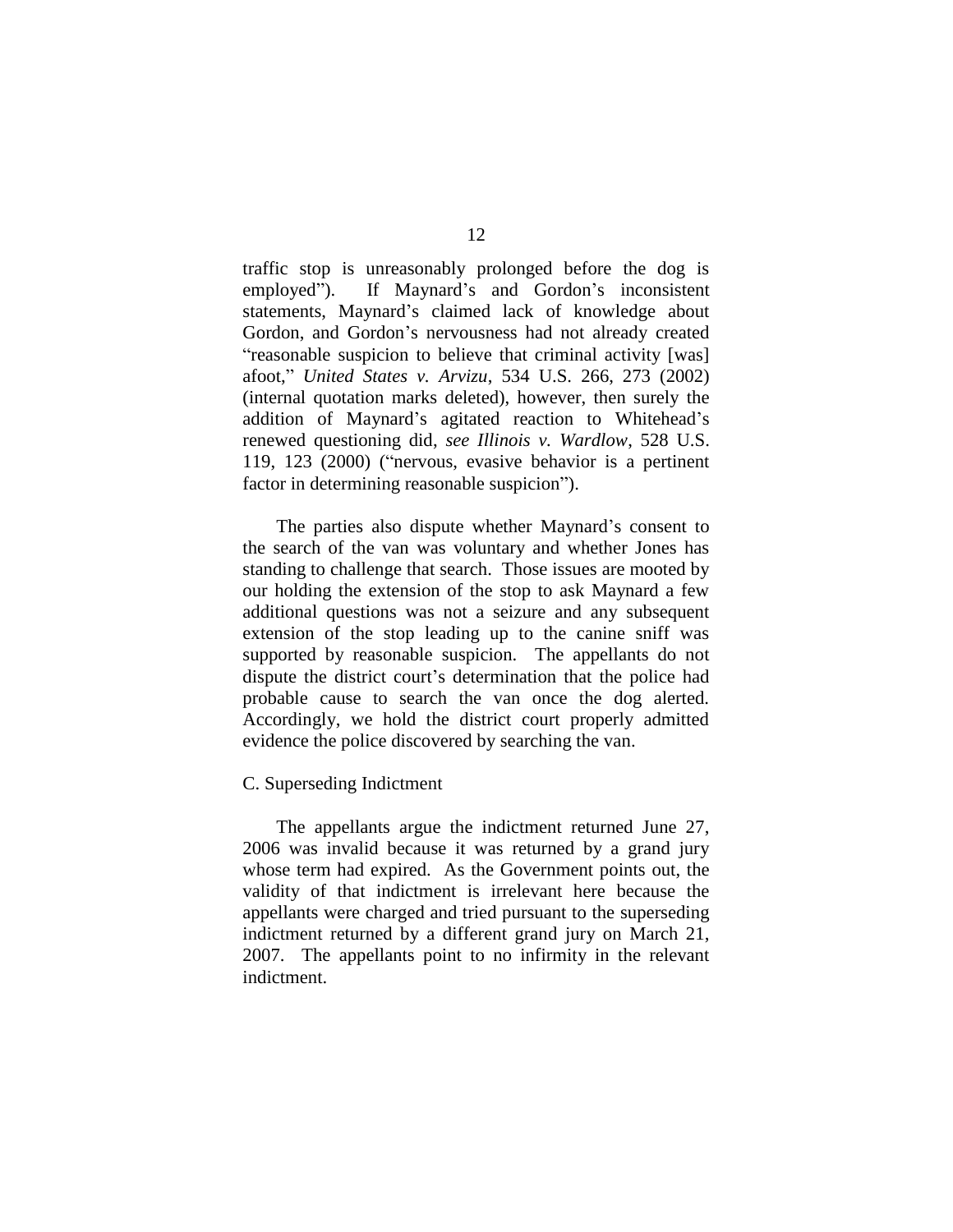<span id="page-12-0"></span>D. Multiple Conspiracies

At trial the appellants asked the court to instruct the jury that proof of multiple separate conspiracies is not proof of one larger conspiracy. The district court denied that request, which the appellants argue was reversible error under *United States v. Graham, 83 F.3d 1466, 1472 (D.C. Cir. 1996):* "To convict, the jury must find appellants guilty of the conspiracy charged in the indictment, not some other, separate conspiracy"; therefore, "if record evidence supports the existence of multiple conspiracies, the district court should ... so instruct[] the jury."

The appellants argue the evidence at trial supports the existence of "[t]wo independent supply-side conspiracies." The two purportedly separate conspiracies they instance, however, each comprises the core conspiracy charged — that of Maynard, Jones, and the same co-conspirators, to possess and to distribute cocaine and cocaine base — differing only as to the supplier of the drugs, as reflected in the following illustration:

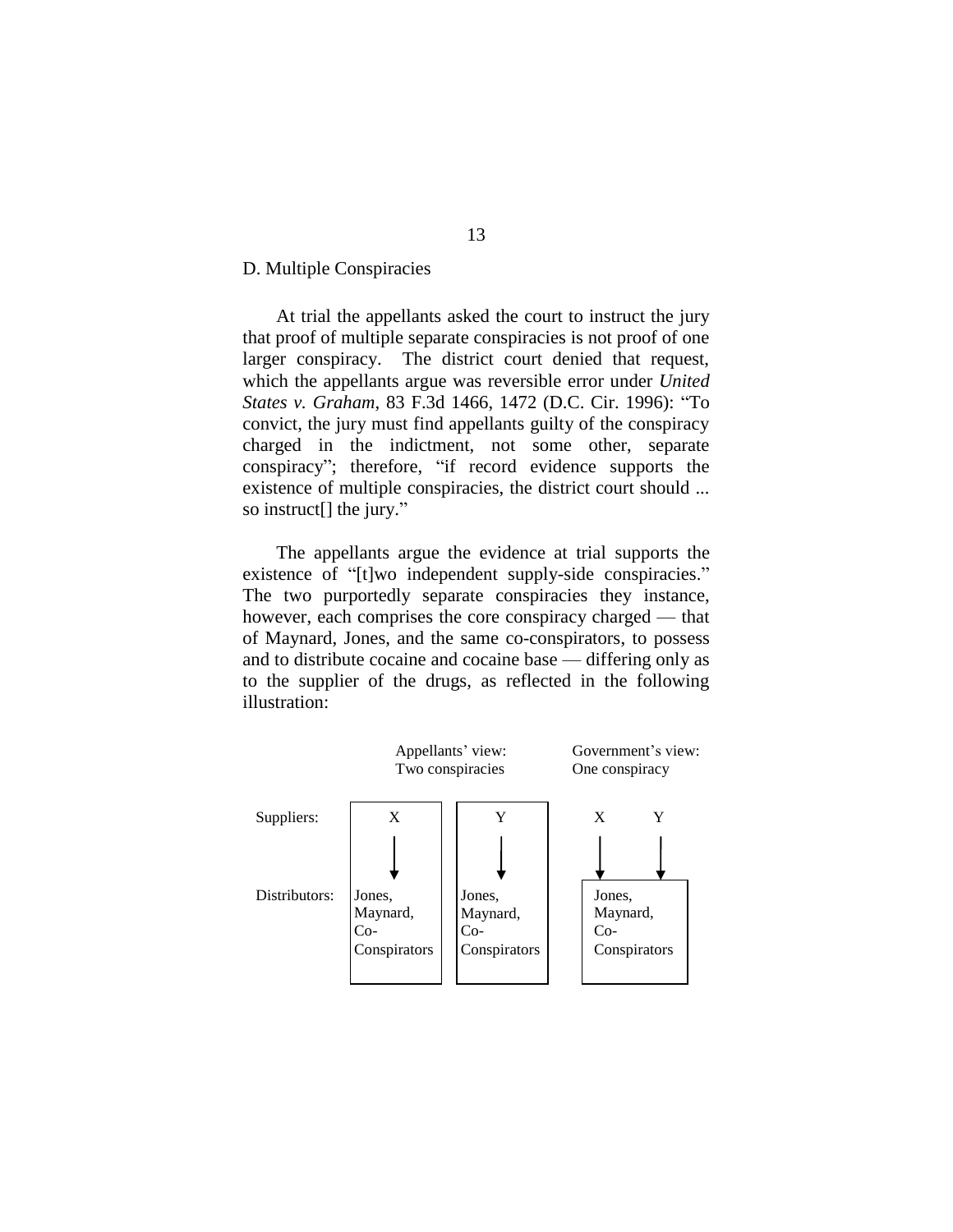Even if the evidence showed the charged conspiracy to distribute drugs relied upon two different suppliers, and the Government does not concede it did, that does not cleave in two the single conspiracy to distribute the appellants were charged with operating.As the appellants offer no other reason to doubt the district court's conclusion, in rejecting the proposed instruction, that "[t]he defendants here and their coconspirators [were] involved in a single overarching conspiracy," there was no error in the district court's refusal to instruct the jury about multiple conspiracies.

<span id="page-13-0"></span>E. Immunity

At trial, the appellants called a number of their coconspirators as witnesses, but the co-conspirators refused to testify, asserting their right, under the Fifth Amendment, not to be compelled to incriminate themselves. The appellants then asked the district court, "in its discretion, [to] adopt [the] rationale and ... procedure" set forth in *Carter v. United States*, 684 A.2d 331 (1996), where the District of Columbia Court of Appeals addressed a situation in which

a defense witness possessing material, exculpatory and non-cumulative evidence which is unobtainable from any other source will invoke the Fifth Amendment privilege against self-incrimination unless granted executive "use" immunity.

*Id.* at 342. In *Carter* the court held that if the Government did not "submit to the court a reasonable basis for not affording use immunity," then the court would dismiss the indictment. *Id.* at 343. The district court refused to follow *Carter*.

The appellants do not argue the district court's refusal to follow *Carter* violated any right they had under any source of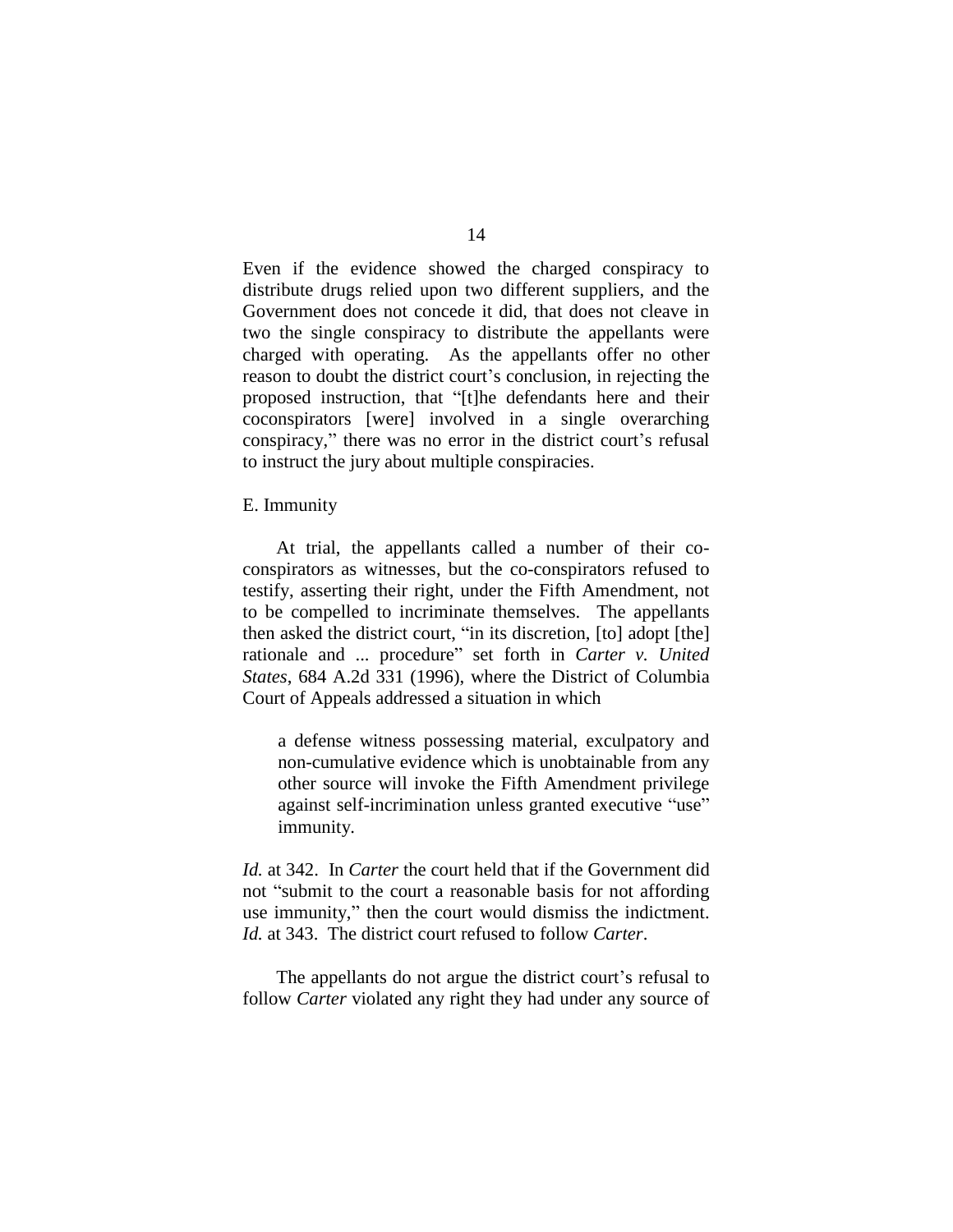law. The closest they come is to say "a strong case can be made that [use immunity] is compelled ... by due process considerations," but they do not make any effort to show this case presents the sort of "extraordinary circumstances" in which some courts have suggested the Government's failure to grant use immunity might violate the Due Process Clause of the Fifth Amendment, *see, e.g.*, *United States v. Pinto*, 850 F.2d 927, 935 (2d Cir. 1988) (discussing three-part test used to determine whether failure of Government to grant immunity violates due process, including "prosecutorial overreaching‖); *cf. United States v. Lugg*, 892 F.2d 101, 104 (D.C. Cir. 1989) (reserving due process issue: "[w]hatever it takes to constitute a deprivation of a fair trial by the prosecution's failure to exercise its broad discretion on immunity grants, the present case does not present it").

Instead, their counsel told the district court:

I'll be straight. I'll be honest with the Court. I don't believe that there's any case law in this jurisdiction or another federal jurisdiction that would allow the Court to do this. ... I think that the Court should, in its discretion, adopt [the rule in *Carter*].

The appellants mistake our role in asking us "to fashion..." rule of the sort the district court declined to adopt. Absent a well-founded claim they were deprived of due process, the only question they may properly raise is whether the district court abused its discretion, to which the answer is obviously no.

#### <span id="page-14-0"></span>III. Analysis: Evidence Obtained from GPS Device

Jones argues his conviction should be overturned because the police violated the Fourth Amendment prohibition of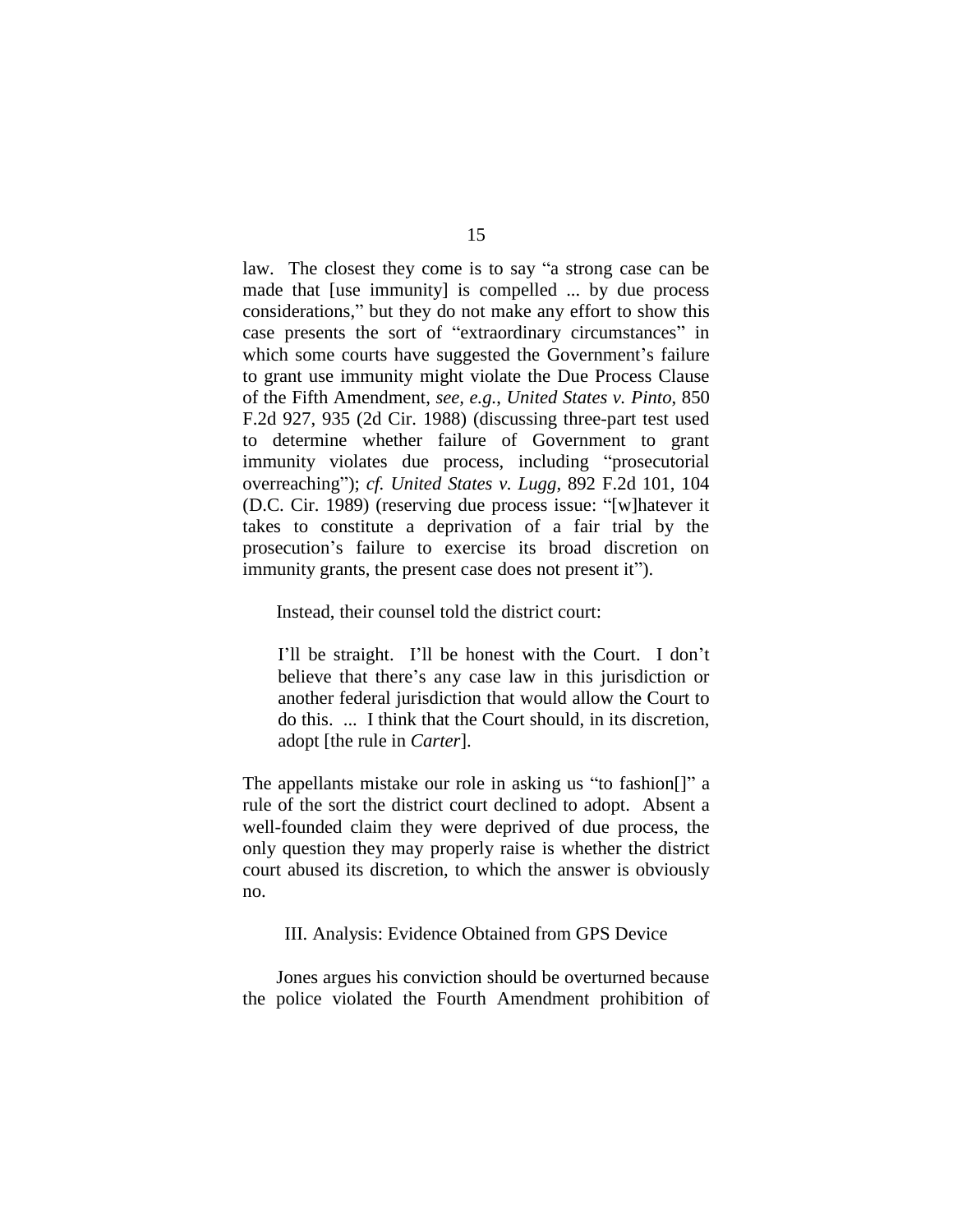"unreasonable searches" by tracking his movements 24 hours a day for four weeks with a GPS device they had installed on his Jeep without a valid warrant.<sup>\*</sup> We consider first whether that use of the device was a search and then, having concluded it was, consider whether it was reasonable and whether any error was harmless.

# <span id="page-15-0"></span>A. Was Use of GPS a Search?

 $\overline{a}$ 

For his part, Jones argues the use of the GPS device violated his "reasonable expectation of privacy," United *States v. Katz*, 389 U.S. 347, 360–61 (1967) (Harlan, J., concurring), and was therefore a search subject to the reasonableness requirement of the Fourth Amendment. Of course, the Government agrees the *Katz* test applies here, but it argues we need not consider whether Jones's expectation of privacy was reasonable because that question was answered in *United States v. Knotts*, 460 U.S. 276 (1983), in which the Supreme Court held the use of a beeper device to aid in tracking a suspect to his drug lab was not a search. As explained below, we hold *Knotts* does not govern this case and the police action was a search because it defeated Jones's reasonable expectation of privacy. We then turn to the Government's claim our holding necessarily implicates prolonged visual surveillance.

Although the Jeep was registered in the name of Jones's wife, the Government notes "Jones was the exclusive driver of the Jeep," and does not argue his non-ownership of the Jeep defeats Jones's standing to object. We see no reason it should. *See Rakas v. Illinois*, 439 U.S. 128, 148–49 & n.17 (1978) (whether defendant may challenge police action as search depends upon his legitimate expectation of privacy, not upon his legal relationship to the property searched). We therefore join the district court and the parties in referring to the Jeep as being Jones's. 451 F. Supp. 2d 71, 87 (2006).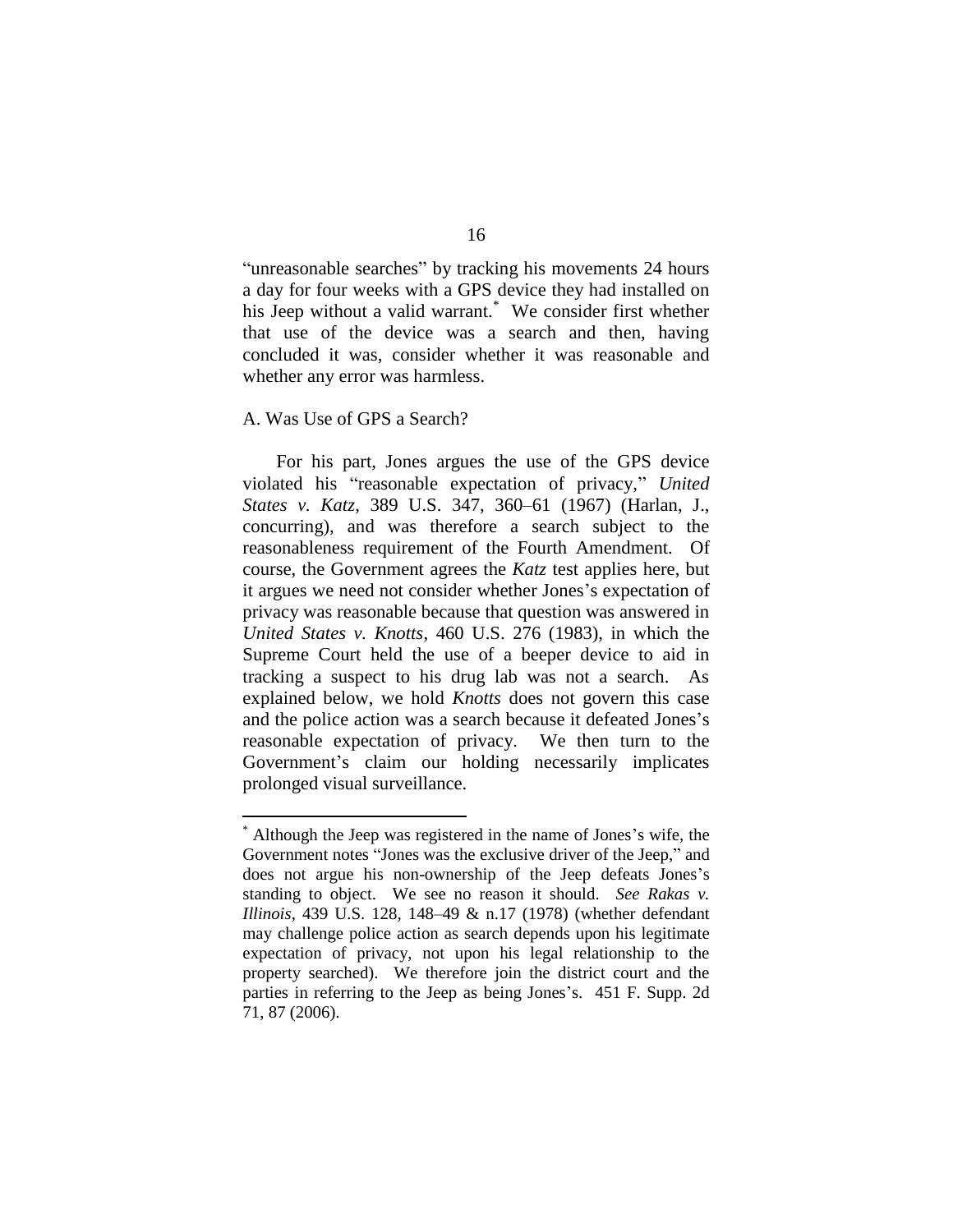#### <span id="page-16-0"></span>1. *Knotts* is not controlling

The Government argues this case falls squarely within the holding in *Knotts* that "[a] person traveling in an automobile on public thoroughfares has no reasonable expectation of privacy in his movements from one place to another." 460 U.S. at 281. In that case the police had planted a beeper in a five-gallon container of chemicals before it was purchased by one of Knotts's co-conspirators; monitoring the progress of the car carrying the beeper, the police followed the container as it was driven from the "place of purchase, in Minneapolis, Minnesota, to [Knotts's] secluded cabin near Shell Lake, Wisconsin," 460 U.S. at 277, a trip of about 100 miles. Because the co-conspirator, by driving on public roads, "voluntarily conveyed to anyone who wanted to look" his progress and route, he could not reasonably expect privacy in "the fact of his final destination." *Id.* at 281.

The Court explicitly distinguished between the limited information discovered by use of the beeper — movements during a discrete journey — and more comprehensive or sustained monitoring of the sort at issue in this case. *Id.* at 283 (noting "limited use which the government made of the signals from this particular beeper"); *see also id.* at 284–85 (―nothing in this record indicates that the beeper signal was received or relied upon after it had indicated that the [container] had ended its automotive journey at rest on respondent's premises in rural Wisconsin"). Most important for the present case, the Court specifically reserved the question whether a warrant would be required in a case involving "twenty-four hour surveillance," stating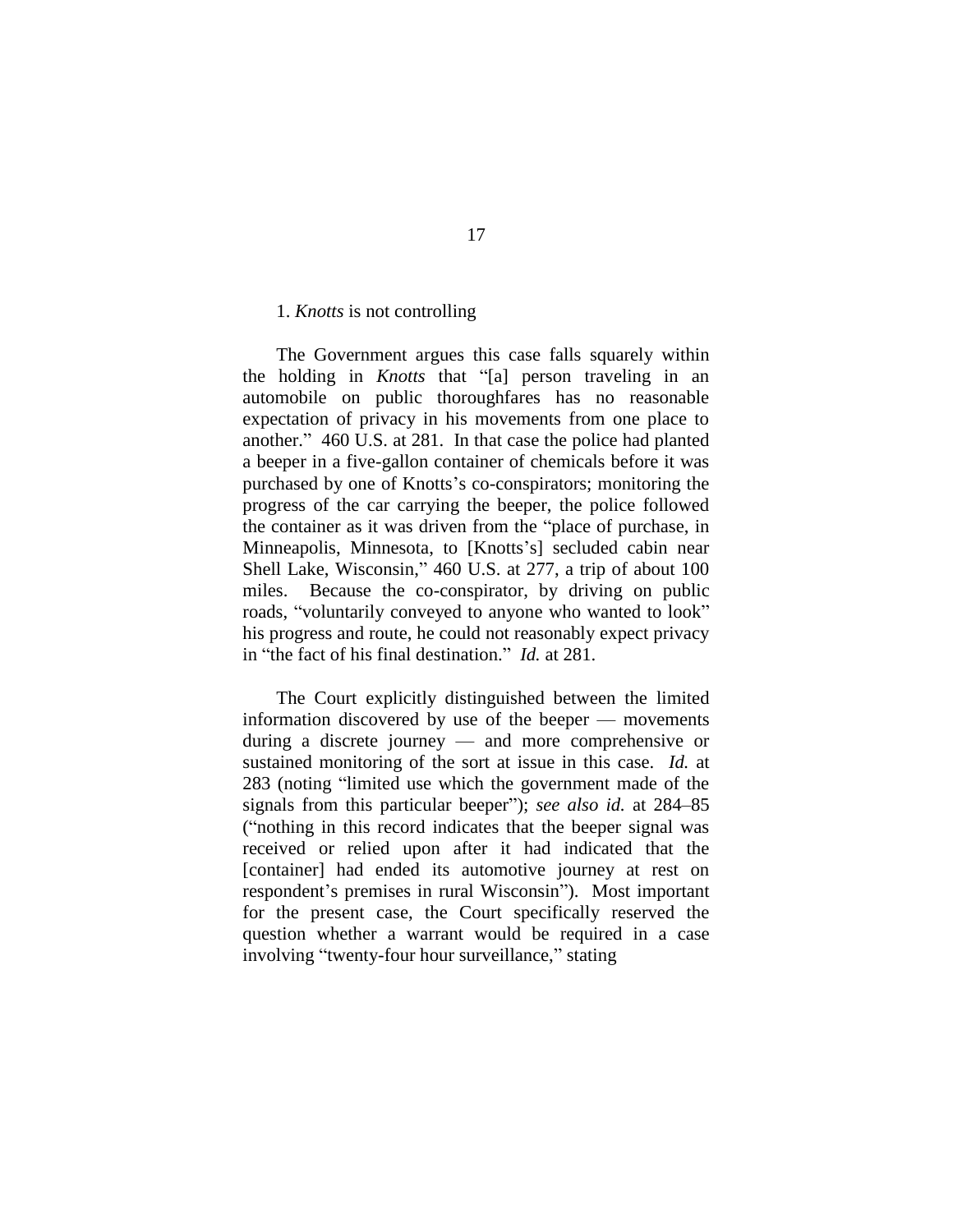if such dragnet-type law enforcement practices as respondent envisions should eventually occur, there will be time enough then to determine whether different constitutional principles may be applicable.

*Id.* at 283–84.

 $\overline{a}$ 

Although the Government, focusing upon the term "dragnet," suggests *Knotts* reserved the Fourth Amendment question that would be raised by mass surveillance, not the question raised by prolonged surveillance of a single individual, that is not what happened. In reserving the "dragnet" question, the Court was not only addressing but in part actually quoting the defendant's argument that, if a warrant is not required, then prolonged "twenty-four hour surveillance of any citizen of this country will be possible, without judicial knowledge or supervision." *Id.* at 283.<sup>\*</sup> The

<sup>\*</sup> Indeed, the quoted section of the respondent's brief envisions a case remarkably similar to the one before us:

We respectfully submit that the Court should remain mindful that should it adopt the result maintained by the government, twenty-four hour surveillance of any citizen of this country will be possible, without judicial knowledge or supervision. Without the limitations imposed by the warrant requirement itself, and the terms of any warrant which is issued, any person or residence could be monitored at any time and for any length of time. Should a beeper be installed in a container of property which is not contraband, as here, it would enable authorities to determine a citizen's location at any time without knowing whether his travels are for legitimate or illegitimate purposes, should the container be moved. A beeper thus would turn a person into a broadcaster of his own affairs and travels, without his knowledge or consent, for as long as the government may wish to use him where no warrant places a limit on surveillance. To allow warrantless beeper monitoring,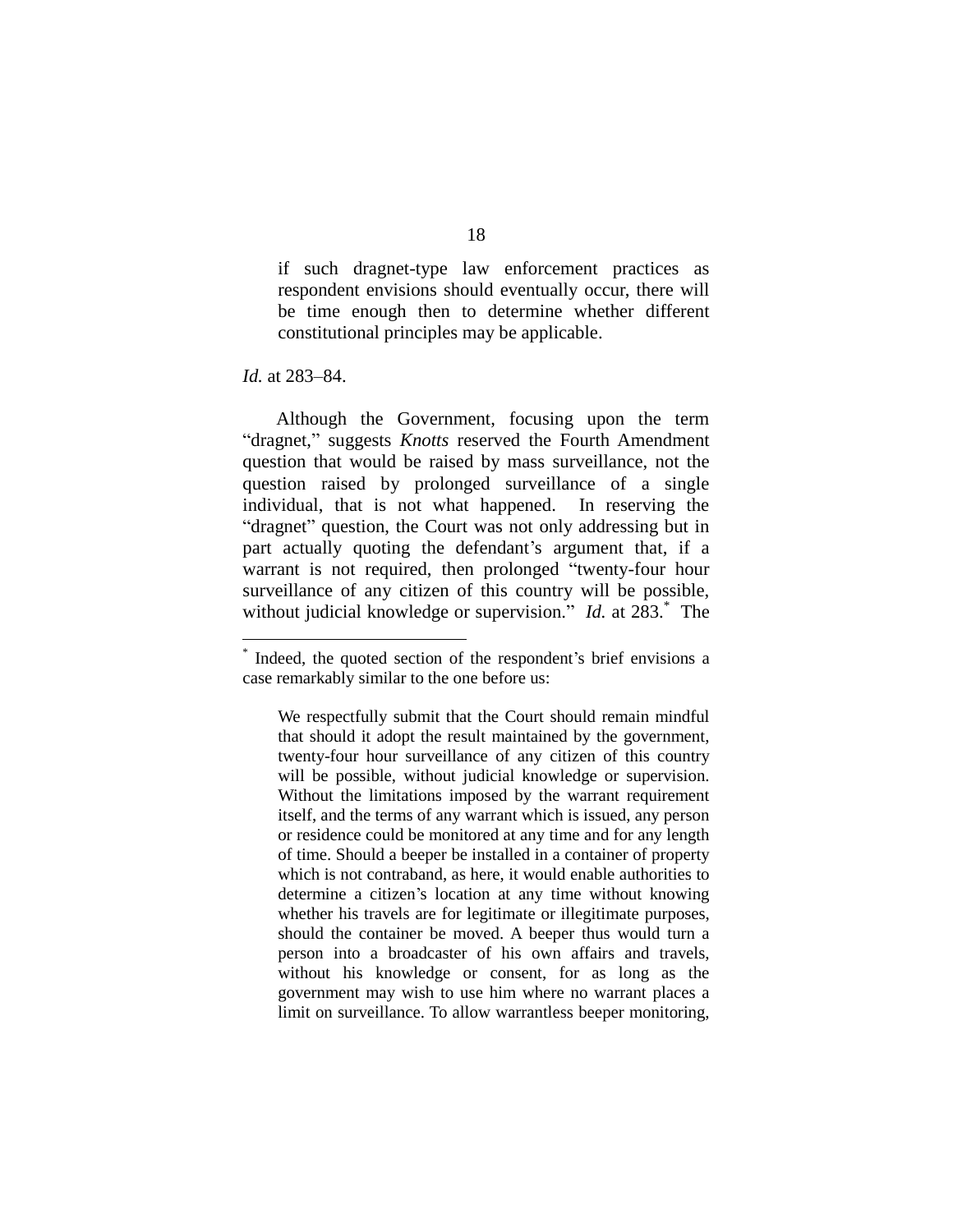Court avoided the question whether prolonged "twenty-four hour surveillance" was a search by limiting its holding to the facts of the case before it, as to which it stated "the reality" hardly suggests abuse." *Id.* at 283 (internal quotation marks deleted).

In short, *Knotts* held only that "[a] person traveling in an automobile on public thoroughfares has no reasonable expectation of privacy in his movements from one place to another," *id.* at 281, not that such a person has no reasonable expectation of privacy in his movements whatsoever, world without end, as the Government would have it. The Fifth Circuit likewise has recognized the limited scope of the holding in *Knotts*, *see United States v. Butts*, 729 F.2d 1514, 1518 n.4 (1984) ("As did the Supreme Court in *Knotts*, we pretermit any ruling on worst-case situations that may involve persistent, extended, or unlimited violations of a warrant's terms"), as has the New York Court of Appeals, *see People v. Weaver*, 12 N.Y.3d 433, 440–44 (2009) (*Knotts* involved a "single trip" and Court "pointedly acknowledged and reserved for another day the question of whether a Fourth Amendment issue would be posed if 'twenty-four hour surveillance of any citizen of this country [were] possible""). See also Renee McDonald Hutchins, *Tied Up in Knotts? GPS Technology and the Fourth Amendment*, 419 UCLA L. Rev. 409, 457  $(2007)$  ("According to the [Supreme] Court, its decision [in] *Knotts* should not be read to sanction 'twenty-four hour surveillance of any citizen of this country." (quoting *Knotts*, 460 U.S. at 284)).

Br. of Resp. at 9–10 (No. 81-1802).

 $\overline{a}$ 

particularly under the standard urged by the government here ("reasonable suspicion"), would allow virtually limitless intrusion into the affairs of private citizens.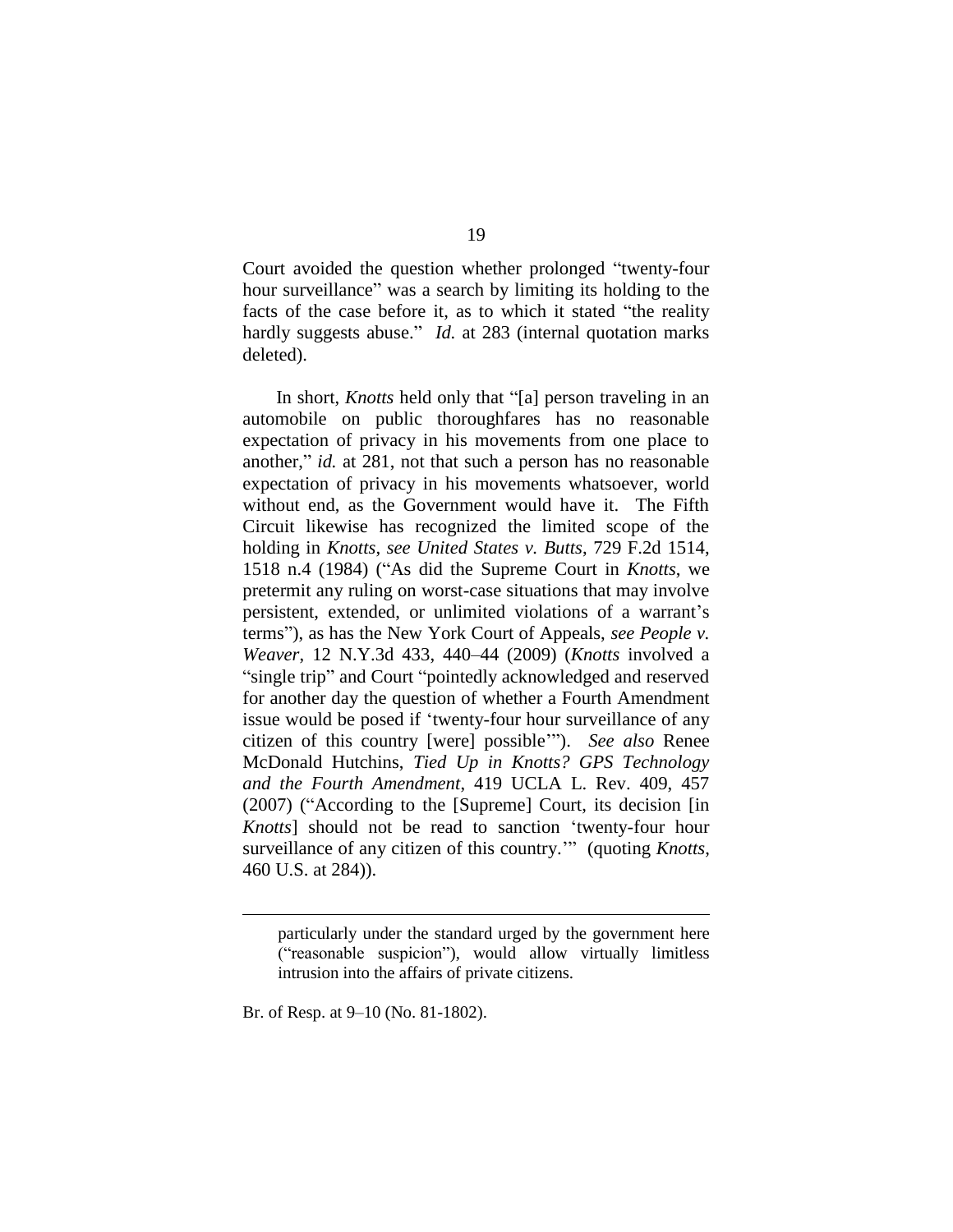Two circuits, relying upon *Knotts*, have held the use of a GPS tracking device to monitor an individual's movements in his vehicle over a prolonged period is not a search, *United States v. Pineda-Moreno*, 591 F.3d 1212 (9th Cir. 2010); *United States v. Garcia*, 474 F.3d 994 (7th Cir. 2007), but in neither case did the appellant argue that *Knotts* by its terms does not control whether prolonged surveillance is a search, as Jones argues here. Indeed, in *Garcia* the appellant explicitly conceded the point. Br. of Appellant at 22 (No. 06- 2741) ("Garcia does not contend that he has a reasonable expectation of privacy in the movements of his vehicle while equipped with the GPS tracking device as it made its way through public thoroughfares. *Knotts*. His challenge rests solely with whether the warrantless installation of the GPS device, in and of itself, violates the Fourth Amendment."). Thus prompted, the Seventh Circuit read *Knotts* as blessing all "tracking of a vehicle on public streets" and addressed only ―whether installing the device in the vehicle converted the subsequent tracking into a search." *Garcia*, 474 F.3d at 996. The court viewed use of a GPS device as being more akin to hypothetical practices it assumed are not searches, such as tracking a car "by means of cameras mounted on lampposts or satellite imaging," than it is to practices the Supreme Court has held are searches, such as attaching a listening device to a person's phone. *Id.* at 997. For that reason it held installation of the GPS device was not a search. Similarly, the Ninth Circuit perceived no distinction between short- and long-term surveillance; it noted the appellant had "acknowledged" *Knotts* controlled the case and addressed only whether *Kyllo v. United States*, 533 U.S. 27 (2001), in which the Court held the use of a thermal imaging device to detect the temperature inside a home defeats the occupant's reasonable expectation of privacy, had "heavily modified the Fourth Amendment analysis.‖ *Pineda-Moreno*, 591 F.3d at 1216.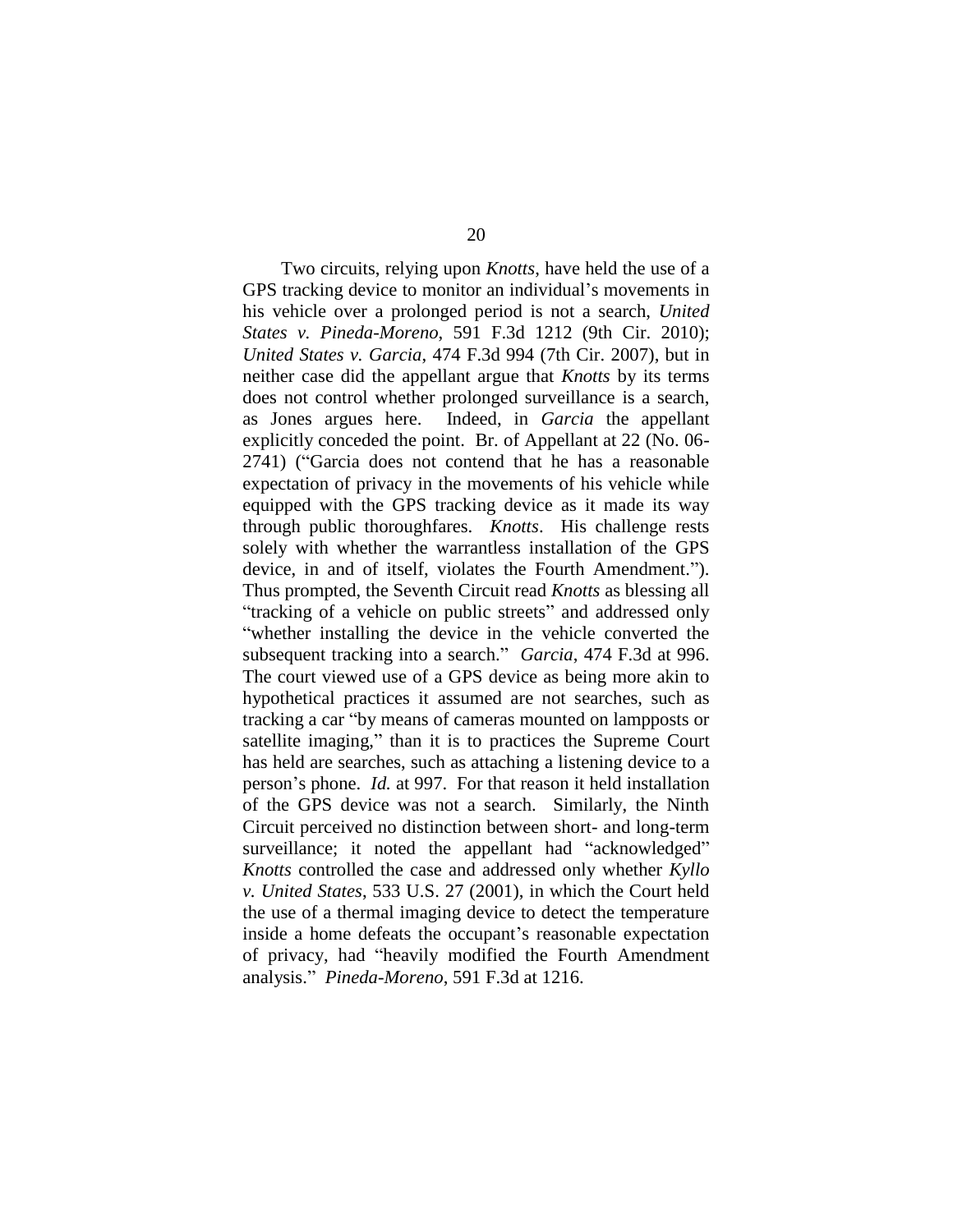In a third related case the Eighth Circuit held the use of a GPS device to track a truck used by a drug trafficking operation was not a search. *United States v. Marquez*, 605 F.3d 604 (2010). After holding the appellant had no standing to challenge the use of the GPS device, the court went on to state in the alternative:

Even if Acosta had standing, we would find no error. ... [W]hen police have reasonable suspicion that a particular vehicle is transporting drugs, a warrant is not required when, while the vehicle is parked in a public place, they install a non-invasive GPS tracking device on it for a reasonable period of time.

#### *Id.* at 609–10.

In each of these three cases the court expressly reserved the issue it seems to have thought the Supreme Court had reserved in *Knotts*, to wit, whether "wholesale" or "mass" electronic surveillance of many individuals requires a warrant. *Marquez*, 605 F.3d at 610; *Pineda-Moreno*, 591 F.3d at 1216 n.2; *Garcia*, 474 F.3d at 996. As we have explained, in *Knotts* the Court actually reserved the issue of prolonged surveillance. That issue is squarely presented in this case. Here the police used the GPS device not to track Jones's "movements from one place to another," *Knotts*, 460 U.S. at 281, but rather to track Jones's movements 24 hours a day for 28 days as he moved among scores of places, thereby discovering the totality and pattern of his movements from place to place to place.

<span id="page-20-0"></span>2. Were Jones's locations exposed to the public?

As the Supreme Court observed in *Kyllo*, the "*Katz* test — whether the individual has an expectation of privacy that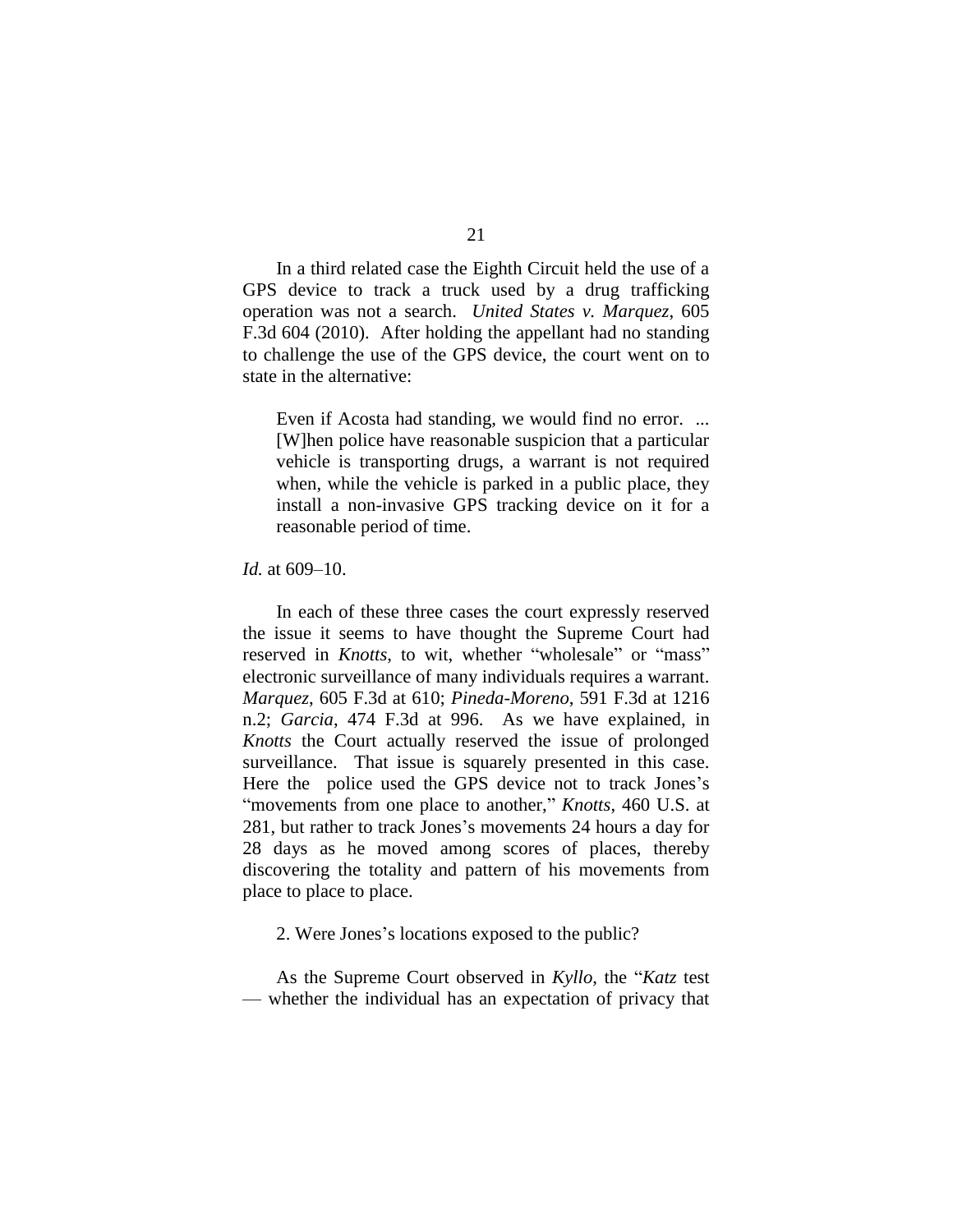society is prepared to recognize as reasonable — has often been criticized as circular, and hence subjective and unpredictable." 533 U.S. at 34. Indeed, the Court has invoked various and varying considerations in applying the test. *See O'Connor v. Ortega*, 480 U.S. 709, 715 (1987) (―We have no talisman that determines in all cases those privacy expectation that society is prepared to accept as reasonable") (O'Connor, J., plurality opinion); *Rakas v. Illinois*, 439 U.S. 128, 143 n.12 (1978) ("legitimation of expectations of privacy must have a source outside the Fourth Amendment," such as "understandings that are recognized or permitted by society"). This much is clear, however: Whether an expectation of privacy is reasonable depends in large part upon whether that expectation relates to information that has been "expose[d] to the public,"  $Katz$ , 389 U.S. at 351.

Two considerations persuade us the information the police discovered in this case — the totality of Jones's movements over the course of a month — was not exposed to the public: First, unlike one's movements during a single journey, the whole of one's movements over the course of a month is not *actually* exposed to the public because the likelihood anyone will observe all those movements is effectively nil. Second, the whole of one's movements is not exposed *constructively* even though each individual movement is exposed, because that whole reveals more sometimes a great deal more — than does the sum of its parts.

#### a. Actually exposed?

<span id="page-21-0"></span>The holding in *Knotts* flowed naturally from the reasoning in *Katz*: "What a person knowingly exposes to the public ... is not a subject of Fourth Amendment protection," 389 U.S. at 351. *See Knotts*, 460 U.S. at 281–82 (movements observed by police were "voluntarily conveyed to anyone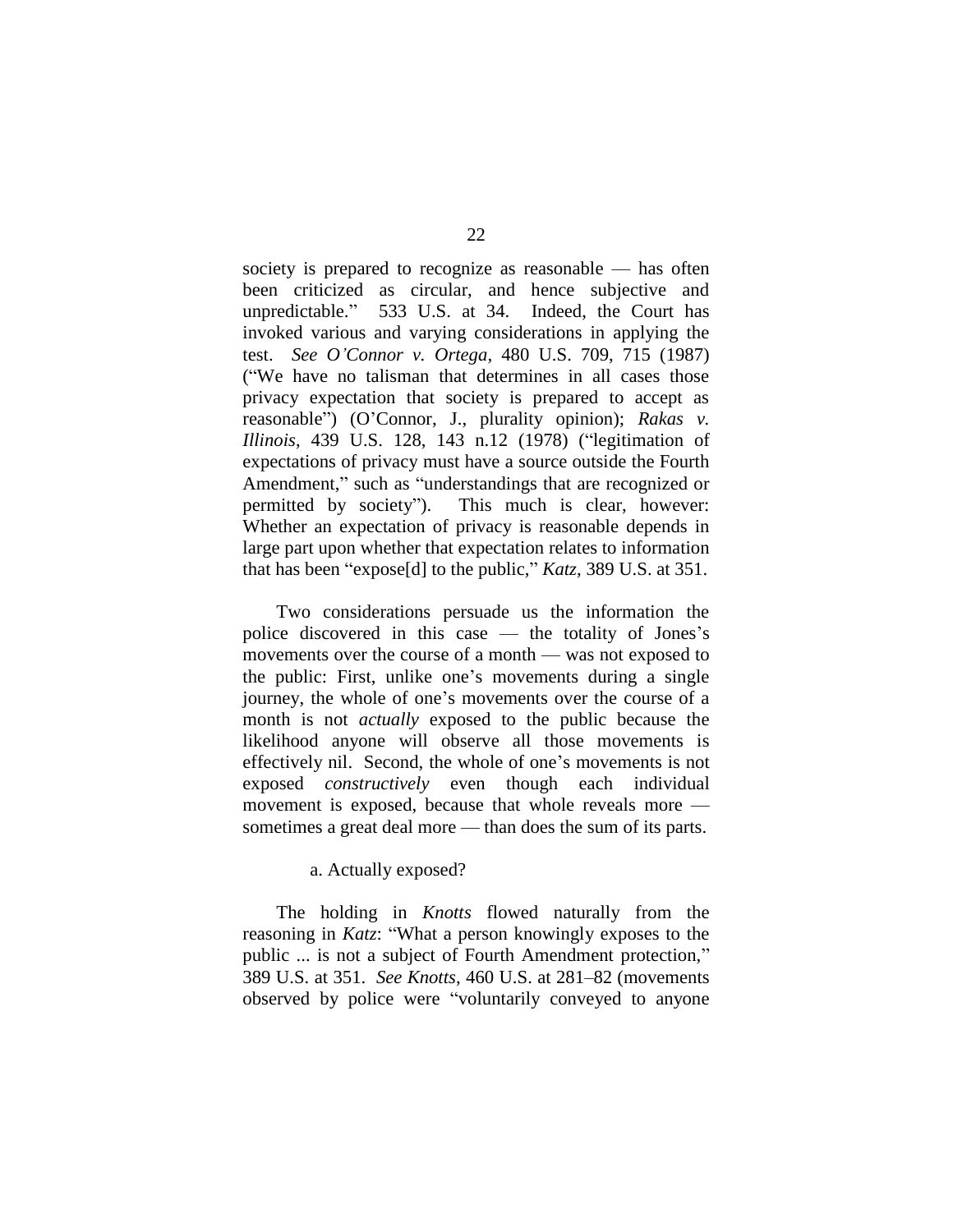who wanted to look"). The Government argues the same reasoning applies here as well. We first consider the precedent governing our analysis of whether the subject of a purported search has been exposed to the public, then hold the information the police discovered using the GPS device was not so exposed.

#### (i). Precedent

<span id="page-22-0"></span>The Government argues Jones's movements over the course of a month were actually exposed to the public because the police lawfully could have followed Jones everywhere he went on public roads over the course of a month. The Government implicitly poses the wrong question, however.

In considering whether something is "exposed" to the public as that term was used in *Katz* we ask not what another person can physically and may lawfully do but rather what a reasonable person expects another might actually do. *See California v. Greenwood, 486 U.S. 35, 40 (1988) ("It is* common knowledge that plastic garbage bags left on or at the side of a public street are readily accessible to animals, children, scavengers, snoops, and other members of the public‖); *California v. Ciraolo*, 476 U.S. 207, 213, 214 (1986) ("in an age where private and commercial flight in the public airways is routine," defendant did not have a reasonable expectation of privacy in location that "[a]ny member of the public flying in this airspace who glanced down could have seen"); *Florida v. Riley*, 488 U.S. 445, 450 (1989) ("Here, the inspection was made from a helicopter, but as is the case with fixed-wing planes, 'private and commercial flight [by helicopter] in the public airways is routine' in this country, and there is no indication that such flights are unheard of in Pasco County, Florida" (quoting *Ciraolo*)). Indeed, in *Riley*,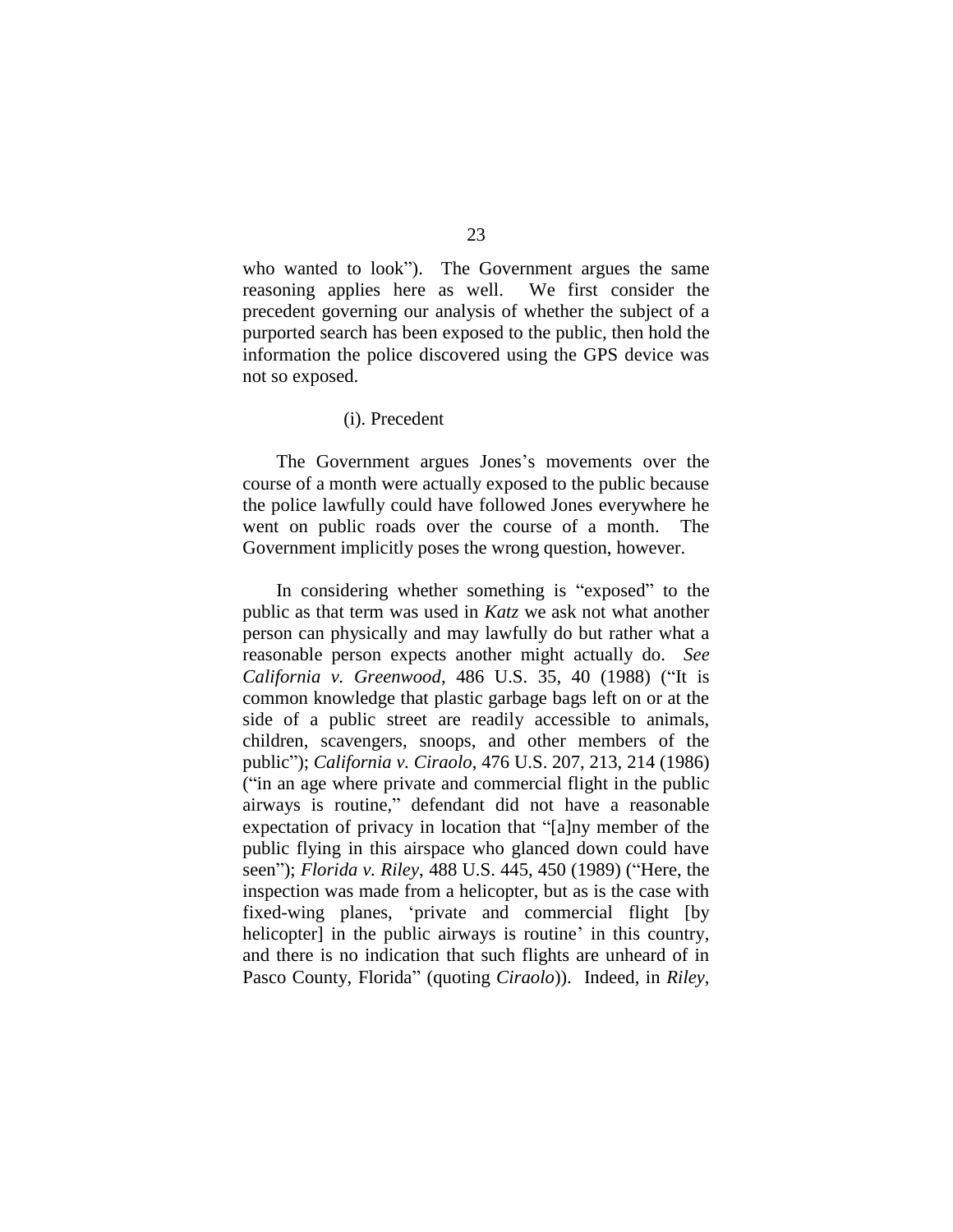Justice O'Connor, whose concurrence was necessary to the judgment, pointed out:

Ciraolo's expectation of privacy was unreasonable not because the airplane was operating where it had a "right" to be," but because public air travel at 1,000 feet is a sufficiently routine part of modern life that it is unreasonable for persons on the ground to expect that their curtilage will not be observed from the air at that altitude.

....

If the public rarely, if ever, travels overhead at such altitudes, the observation cannot be said to be from a vantage point generally used by the public and Riley cannot be said to have "knowingly expose[d]" his greenhouse to public view.

488 U.S. at 453, 455; *see also id.* at 467 (Blackmun, J., dissenting) (explaining five justices agreed "the reasonableness of Riley's expectation depends, in large measure, on the frequency of nonpolice helicopter flights at an altitude of 400 feet").

The Supreme Court re-affirmed this approach in *Bond v. United States*, 529 U.S. 334 (2000). There a passenger on a bus traveling to Arkansas from California had placed his soft luggage in the overhead storage area above his seat. During a routine stop at an off-border immigration checkpoint in Sierra Blanca, Texas, a Border Patrol agent squeezed the luggage in order to determine whether it contained drugs and thus detected a brick of what turned out to be methamphetamine. The defendant argued the agent had defeated his reasonable expectation of privacy, and the Government argued his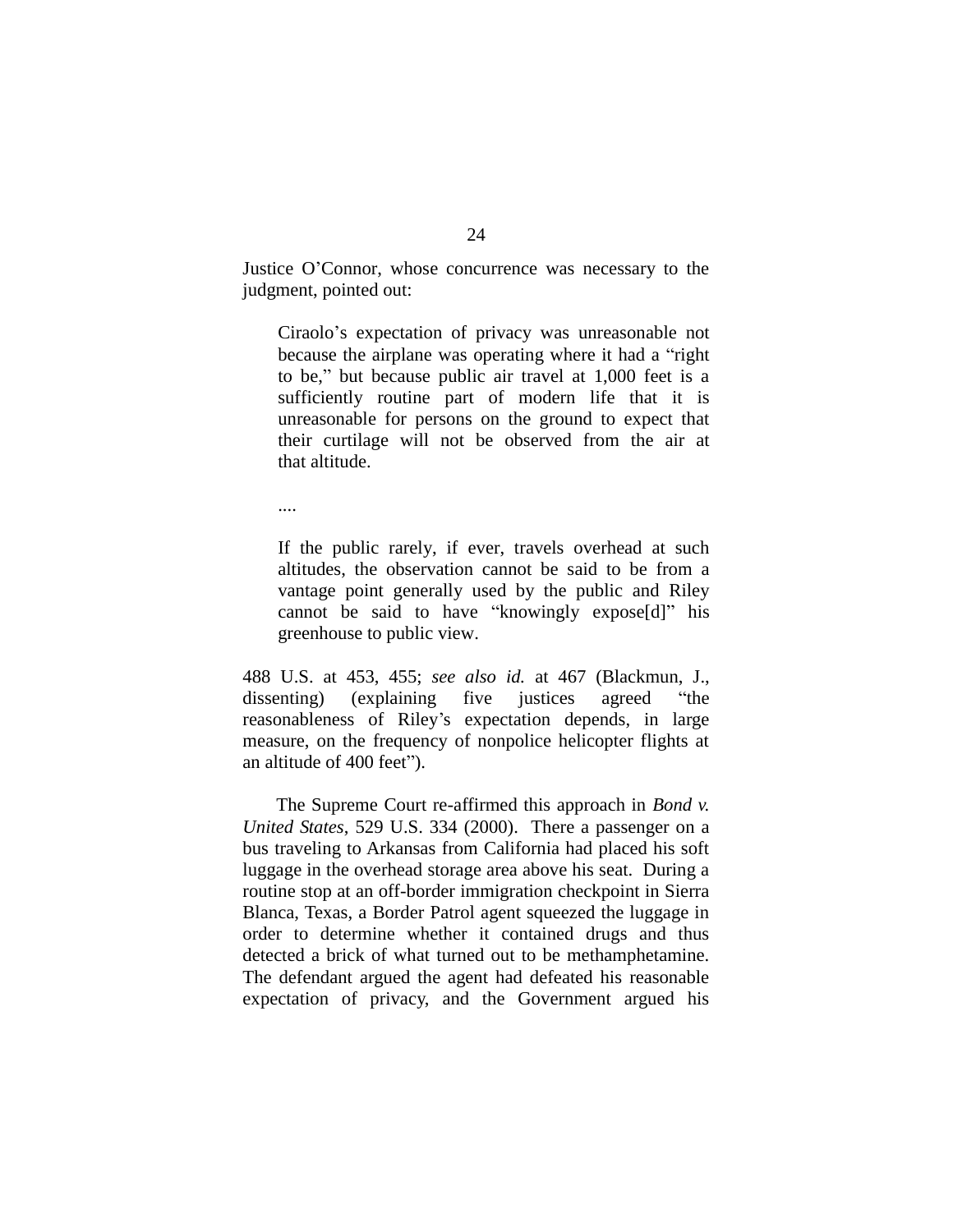expectation his bag would not be squeezed was unreasonable because he had exposed it to the public. The Court responded:

[A] bus passenger clearly expects that his bag may be handled. He does not expect that other passengers or bus employees will, as a matter of course, feel the bag in an exploratory manner. But this is exactly what the agent did here. We therefore hold that the agent's physical manipulation of petitioner's bag violated the Fourth Amendment.

*Id.* at 338–39. The Court focused not upon what other passengers could have done or what a bus company employee might have done, but rather upon what a reasonable bus passenger expects others he may encounter, i.e., fellow passengers or bus company employees, might actually do.A similar focus can be seen in *Kyllo*, in which the Court held use of a thermal imaging device defeats the subject's reasonable expectation of privacy, "at least where ... the technology in question is not in general public use." 533 U.S. at 34.

The Government cites as authority to the contrary our statement in *United States v. Gbemisola*, 225 F.3d 753, 759  $(2000)$ , that "[t]he decisive issue ... is not what the officers saw but what they could have seen." When read in context, however, this snippet too supports the view that whether something is "expose[d] to the public," *Katz*, 389 U.S. at 351, depends not upon the theoretical possibility, but upon the actual likelihood, of discovery by a stranger:

The decisive issue ... is not what the officers saw but what they could have seen. At any time, the surveillance vehicle could have pulled alongside of the taxi and the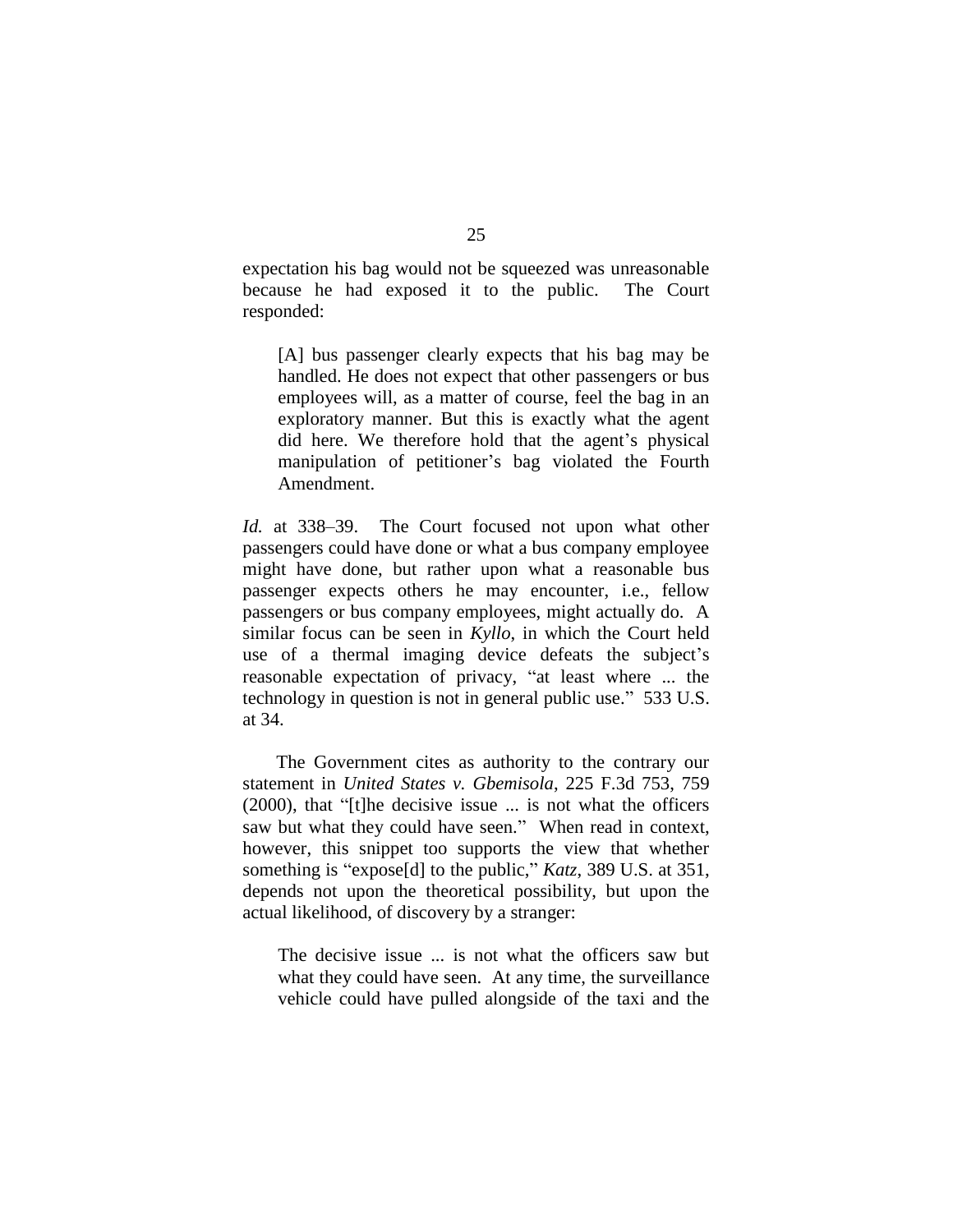officers could have watched Gbemisola through its window. Indeed, the taxi driver himself could have seen the event simply by looking in his rear-view mirror or turning around. As one cannot have a reasonable expectation of privacy concerning an act performed within the visual range of a complete stranger, the Fourth Amendment's warrant requirement was not implicated.

225 F.3d at 759. In short, it was not at all unlikely Gbemisola would be observed opening a package while seated in the rear of a taxi, in plain view of the driver and perhaps of others.

## (ii). Application

<span id="page-25-0"></span>Applying the foregoing analysis to the present facts, we hold the whole of a person's movements over the course of a month is not actually exposed to the public because the likelihood a stranger would observe all those movements is not just remote, it is essentially nil. It is one thing for a passerby to observe or even to follow someone during a single journey as he goes to the market or returns home from work. It is another thing entirely for that stranger to pick up the scent again the next day and the day after that, week in and week out, dogging his prey until he has identified all the places, people, amusements, and chores that make up that person's hitherto private routine.

#### b. Constructively exposed?

<span id="page-25-1"></span>The Government does not separately raise, but we would be remiss if we did not address, the possibility that although the whole of Jones's movements during the month for which the police monitored him was not actually exposed to the public, it was constructively exposed because each of his individual movements during that time was itself in public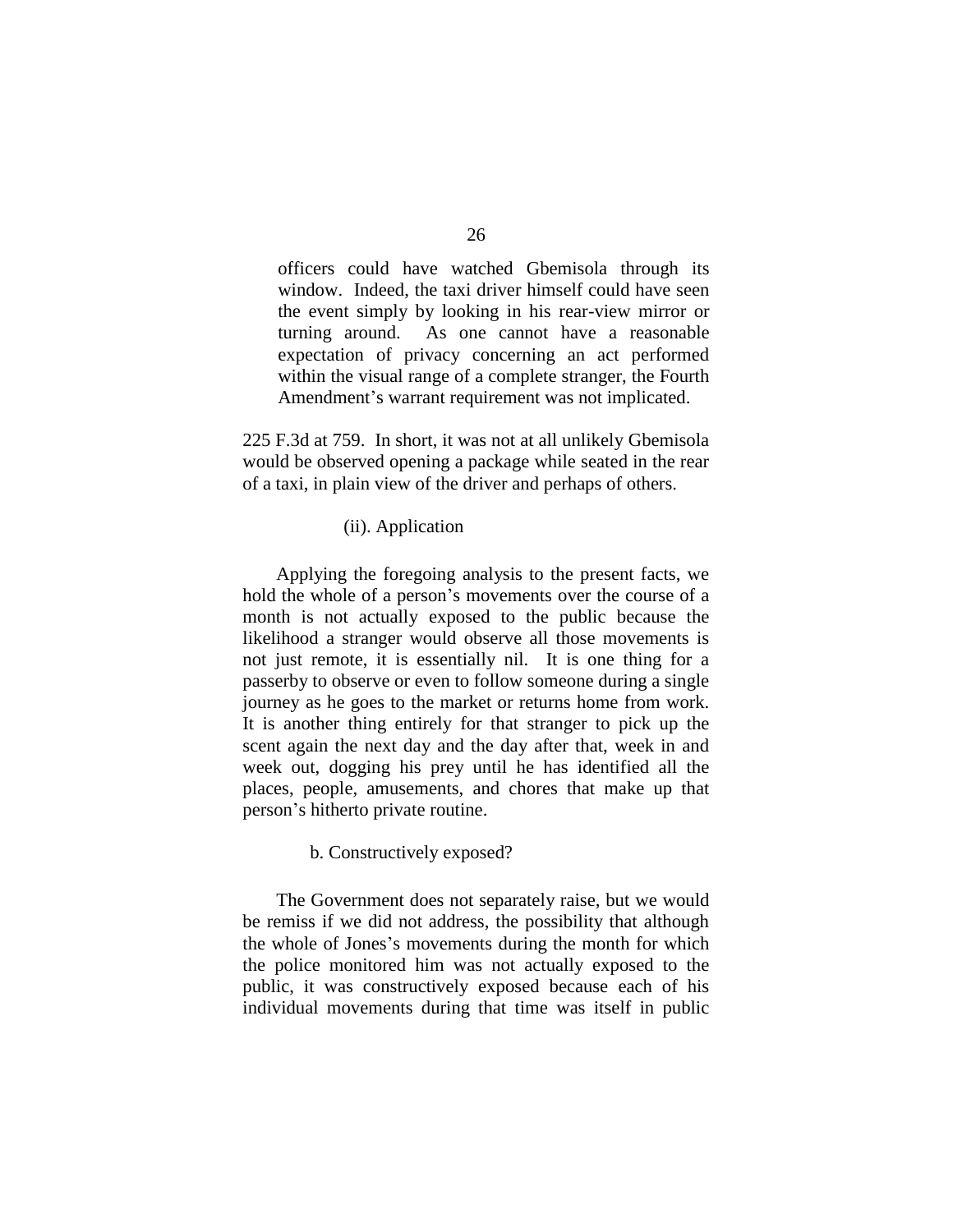view. When it comes to privacy, however, precedent suggests that the whole may be more revealing than the parts. Applying that precedent to the circumstances of this case, we hold the information the police discovered using the GPS device was not constructively exposed.

#### (i). Precedent

<span id="page-26-0"></span>The Supreme Court addressed the distinction between a whole and the sum of its parts in *United States Department of Justice v. National Reporters Committee*, 489 U.S. 749 (1989), which arose not under the Fourth Amendment but under the Freedom of Information Act, 5 U.S.C. § 552. There the respondents had requested, pursuant to the FOIA, that the FBI disclose rap sheets compiling the criminal records of certain named persons. Although the "individual events in those summaries [were] matters of public record," the Court upheld the FBI's invocation of the privacy exception to the FOIA, holding the subjects had a privacy interest in the aggregated "whole" distinct from their interest in the "bits of information" of which it was composed. *Id.* at 764.<sup>\*</sup> Most relevant to the Fourth Amendment, the Court said disclosure of a person's rap sheet "could reasonably be expected to constitute an unwarranted invasion of personal privacy." *Id.* 

The Court implicitly recognized the distinction between the whole and the sum of the parts in the Fourth Amendment case of *Smith v. Maryland*, 442 U.S. 735 (1979). There, in holding the use of a pen register to record all the numbers

 $\overline{a}$ 

 $*$  The colloquialism that "the whole is greater than the sum of its parts" is not quite correct. "It is more correct to say that the whole is something different than the sum of its parts." Kurt Koffka, Principles of Gestalt Psychology 176 (1935). That is what the Court was saying in *Reporters Committee* and what we mean to convey throughout this opinion.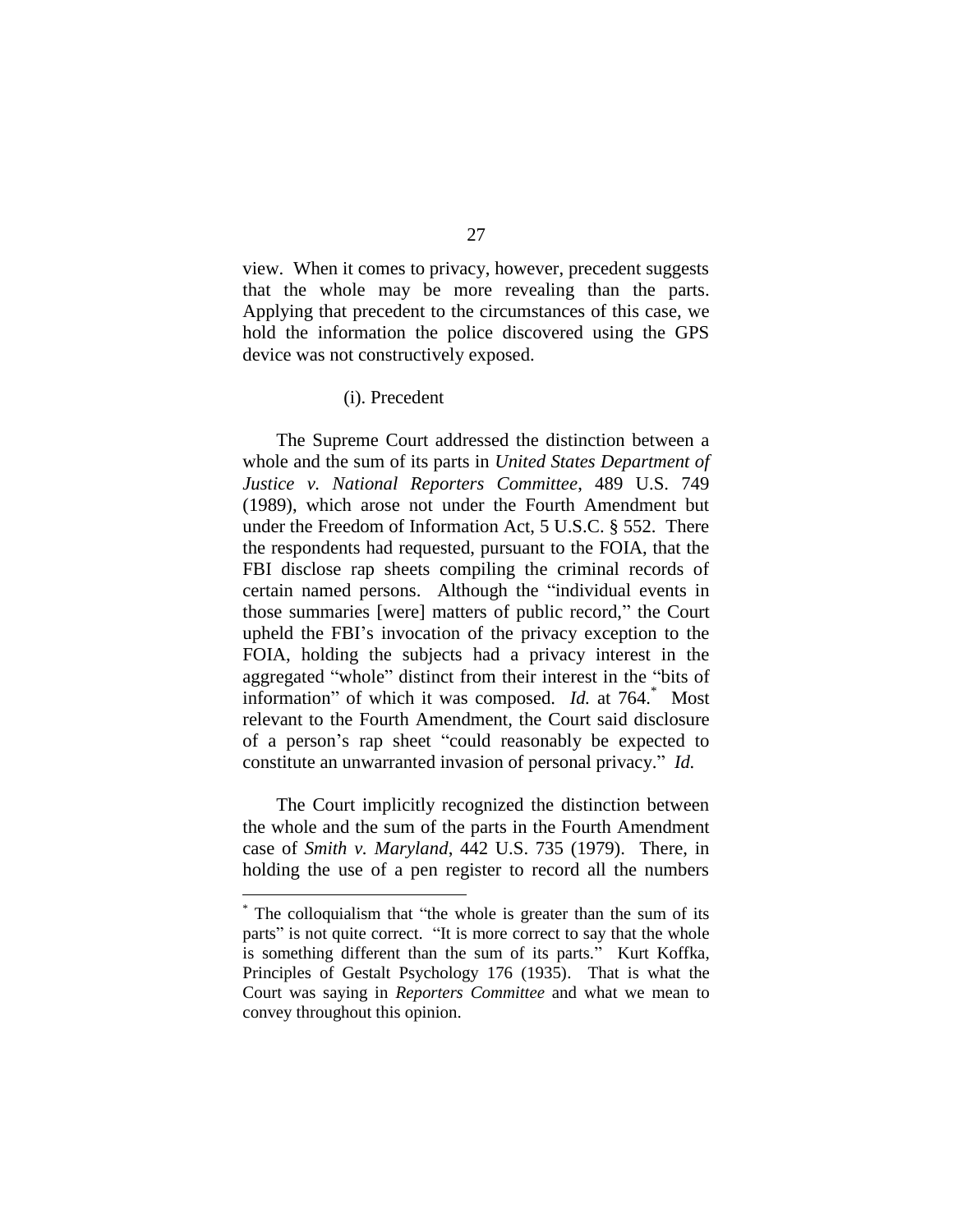dialed from a person's phone was not a search, the Court considered not just whether a reasonable person expects any given number he dials to be exposed to the phone company but also whether he expects all the numbers he dials to be compiled in a list. *Id.* at 742–43 ("subscribers realize ... the phone company has facilities for making permanent records of the numbers they dial, for they see a list of their longdistance (toll) calls on their monthly bills"; they "typically know that ... the phone company has facilities for recording" the numbers they dial). The Court explained that Smith could not reasonably expect privacy in the list of numbers because that list was composed of information that he had "voluntarily" conveyed to [the company]" and that "it had facilities for recording and ... was free to record." *Id.* at 745.

If, for the purposes of the Fourth Amendment, the privacy interest in a whole could be no greater (or no different) than the privacy interest in its constituent parts, then the Supreme Court would have had no reason to consider at length whether Smith could have a reasonable expectation of privacy in the list of numbers he had called. Indeed, Justice Stewart dissented specifically because he thought the difference was significant on the facts of that case. *See id.* at 747 ("such a list [of all the telephone numbers one called] easily could reveal ... the most intimate details of a person's  $life$ ").

# (ii). Application

<span id="page-27-0"></span>The whole of one's movements over the course of a month is not constructively exposed to the public because, like a rap sheet, that whole reveals far more than the individual movements it comprises. The difference is not one of degree but of kind, for no single journey reveals the habits and patterns that mark the distinction between a day in the life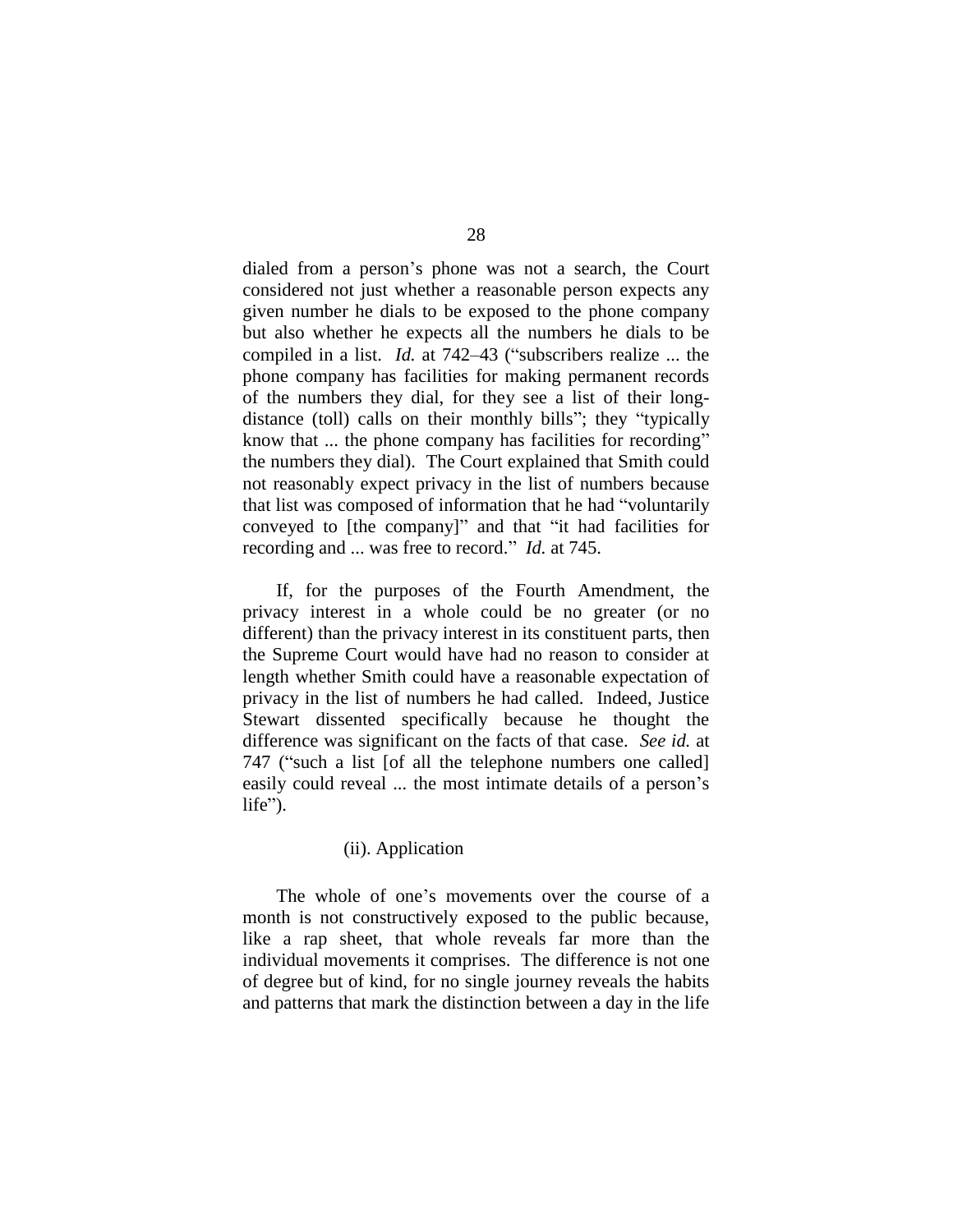and a way of life, nor the departure from a routine that, like the dog that did not bark in the Sherlock Holmes story, may reveal even more.

As with the "mosaic theory" often invoked by the Government in cases involving national security information, ―What may seem trivial to the uninformed, may appear of great moment to one who has a broad view of the scene." *CIA v. Sims*, 471 U.S. 159, 178 (1985) (internal quotation marks deleted); *see J. Roderick MacArthur Found. v. F.B.I.*, 102 F.3d 600, 604 (D.C. Cir. 1996). Prolonged surveillance reveals types of information not revealed by short-term surveillance, such as what a person does repeatedly, what he does not do, and what he does ensemble. These types of information can each reveal more about a person than does any individual trip viewed in isolation. Repeated visits to a church, a gym, a bar, or a bookie tell a story not told by any single visit, as does one's not visiting any of these places over the course of a month. The sequence of a person's movements can reveal still more; a single trip to a gynecologist's office tells little about a woman, but that trip followed a few weeks later by a visit to a baby supply store tells a different story.\* A person who knows all of another's

 $\overline{a}$ 

[T]he agents and investigators obtained an additional order and that was to install a GPS. ... They had to figure out where

<sup>\*</sup> This case itself illustrates how the sequence of a person's movements may reveal more than the individual movements of which it is composed. Having tracked Jones's movements for a month, the Government used the resulting pattern — not just the location of a particular "stash house" or Jones's movements on any one trip or even day — as evidence of Jones's involvement in the cocaine trafficking business. The pattern the Government would document with the GPS data was central to its presentation of the case, as the prosecutor made clear in his opening statement: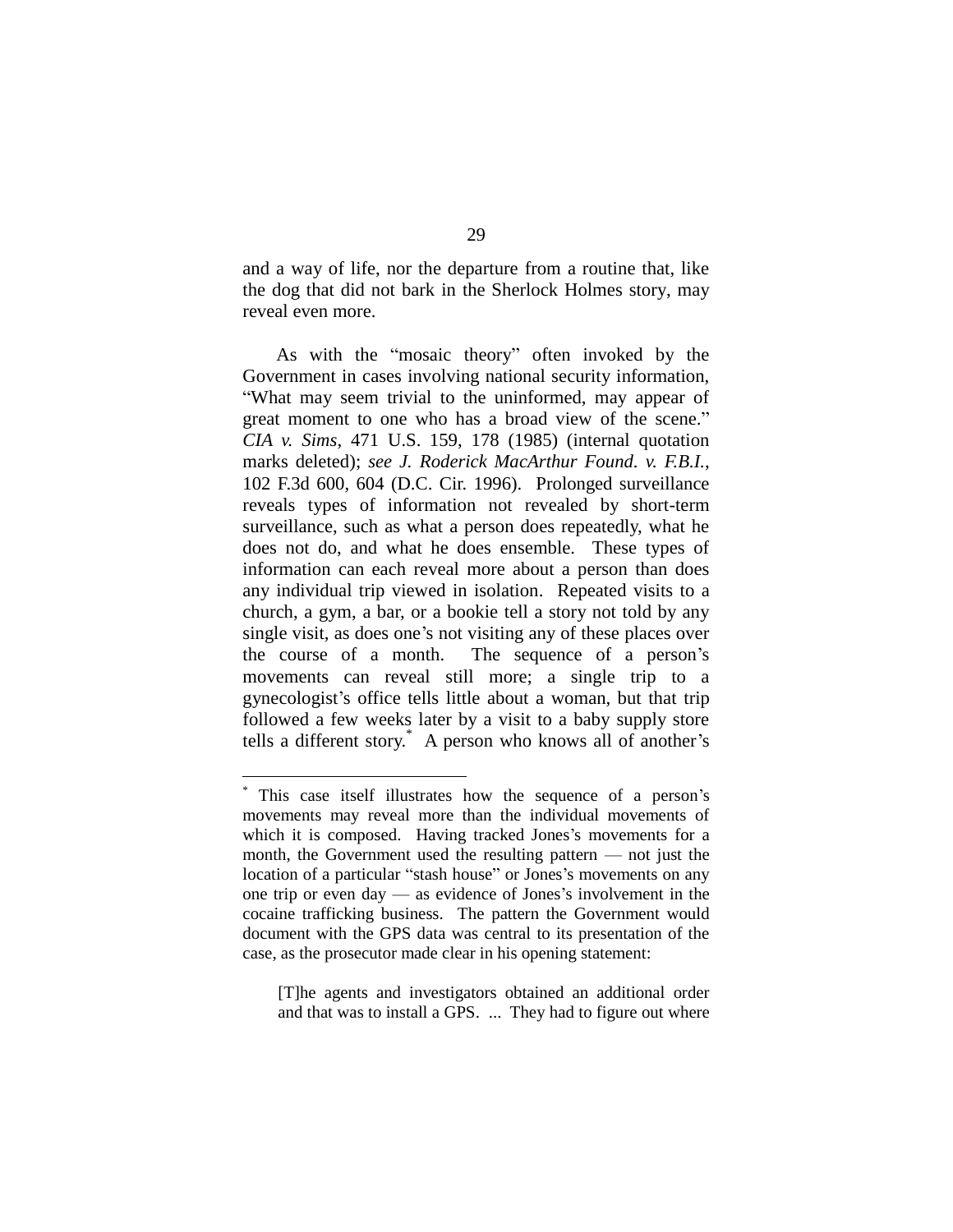travels can deduce whether he is a weekly church goer, a heavy drinker, a regular at the gym, an unfaithful husband, an outpatient receiving medical treatment, an associate of particular individuals or political groups — and not just one such fact about a person, but all such facts.

Other courts have recognized prolonged surveillance of a person's movements may reveal an intimate picture of his life. *See Galella v. Onassis*, 353 F. Supp. 196, 227–28 (S.D.N.Y. 1972) ("Plaintiff's endless snooping constitutes tortious invasion of privacy .... [he] has insinuated himself into the very fabric of Mrs. Onassis' life") (*aff'd in relevant part* 487 F.2d 986, 994 & n.12 (2nd Cir. 1973) (if required to reach privacy issue "would be inclined to agree with" district court's treatment)). Indeed, they have reached that conclusion in cases involving prolonged GPS monitoring. *See People v. Weaver*, 909 N.E. 2d 1194, 1199 (N.Y. 2009) (Prolonged GPS monitoring "yields ... a highly detailed profile, not simply of where we go, but by easy inference, of our associations political, religious, amicable and amorous, to name only a few — and of the pattern of our professional and avocational pursuits‖); *State v. Jackson*, 76 P.3d 217, 224 (Wash. 2003) (en banc) ("In this age, vehicles are used to take people to a vast number of places that can reveal preferences, alignments, associations, personal ails and foibles. The GPS tracking devices record all of these travels, and thus can provide a detailed picture of one's life.").

Tr. 11/15/07.

 $\overline{a}$ 

is he going? When he says ten minutes, where is he going? Again, the pattern developed. ... And I want to ... just show you an example of how the pattern worked. ... The meetings are short. But you will again notice the pattern you will see in the coming weeks over and over again.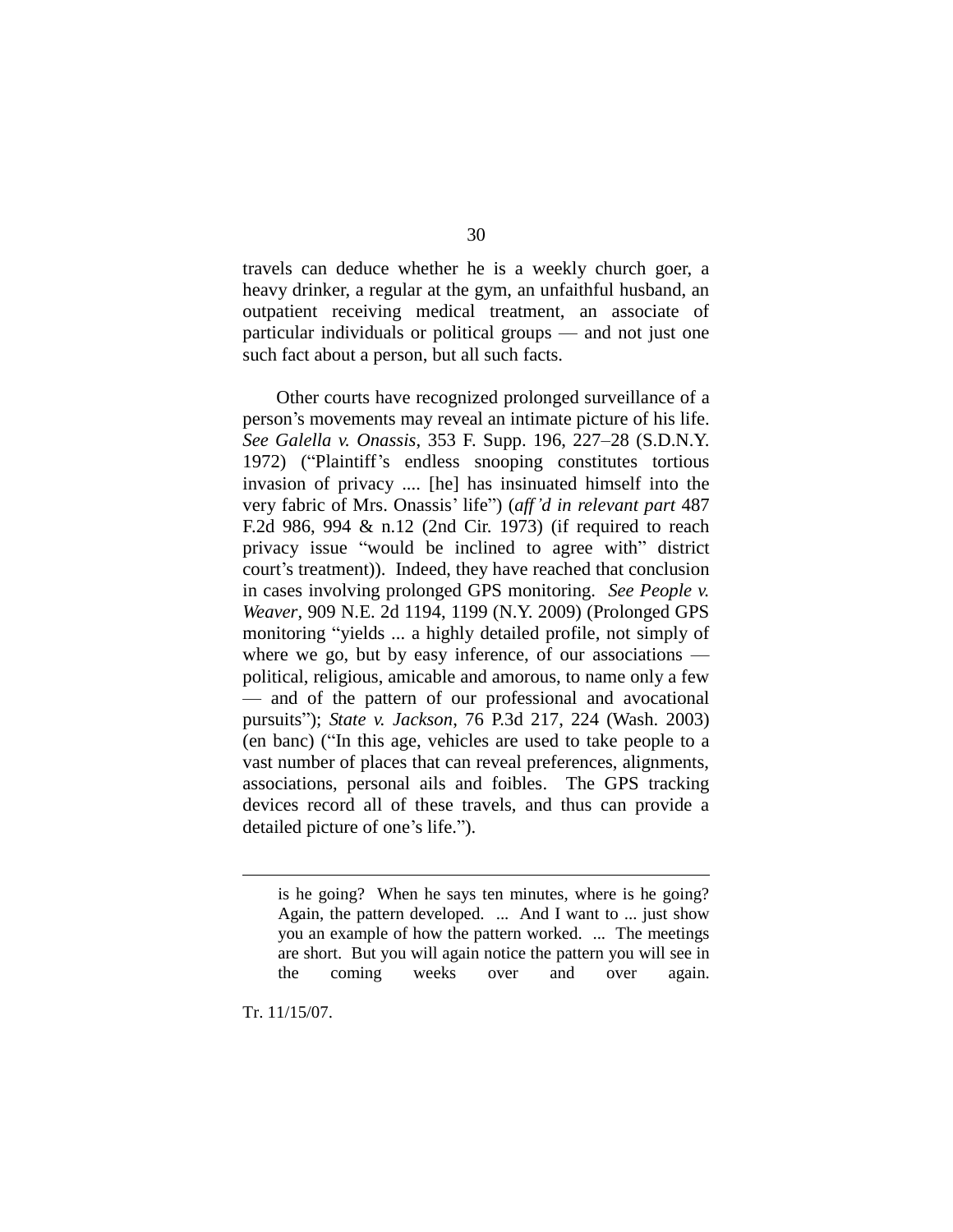A reasonable person does not expect anyone to monitor and retain a record of every time he drives his car, including his origin, route, destination, and each place he stops and how long he stays there; rather, he expects each of those movements to remain "disconnected and anonymous," Nader *v. Gen. Motors Corp.*, 25 N.Y.2d 560, 572 (1970) (Breitel, J., concurring). In this way the extended recordation of a person's movements is, like the "manipulation of a bus passenger's carry-on" canvas bag in *Bond*, not what we expect anyone to do, and it reveals more than we expect anyone to know. 529 U.S. at 339.

#### <span id="page-30-0"></span>3. Was Jones's expectation of privacy reasonable?

It does not apodictically follow that, because the aggregation of Jones's movements over the course of a month was not exposed to the public, his expectation of privacy in those movements was reasonable; "legitimation of expectations of privacy must have a source outside the Fourth Amendment," such as "understandings that are recognized or permitted by society," *United States v. Jacobsen*, 466 U.S. 109, 123 n.22 (1984) (quoting *Rakas*, 439 U.S. at 143 n.12). So it is that, because the "Congress has decided ... to treat the interest in 'privately' possessing cocaine as illegitimate," ―governmental conduct that can reveal whether a substance is cocaine, and no other arguably 'private' fact, compromises no legitimate privacy interest." *Id.* at 123.

The Government suggests Jones's expectation of privacy in his movements was unreasonable because those movements took place in his vehicle, on a public way, rather than inside his home. That the police tracked Jones's movements in his Jeep rather than in his home is certainly relevant to the reasonableness of his expectation of privacy; "in the sanctity of the home," the Court has observed, "*all*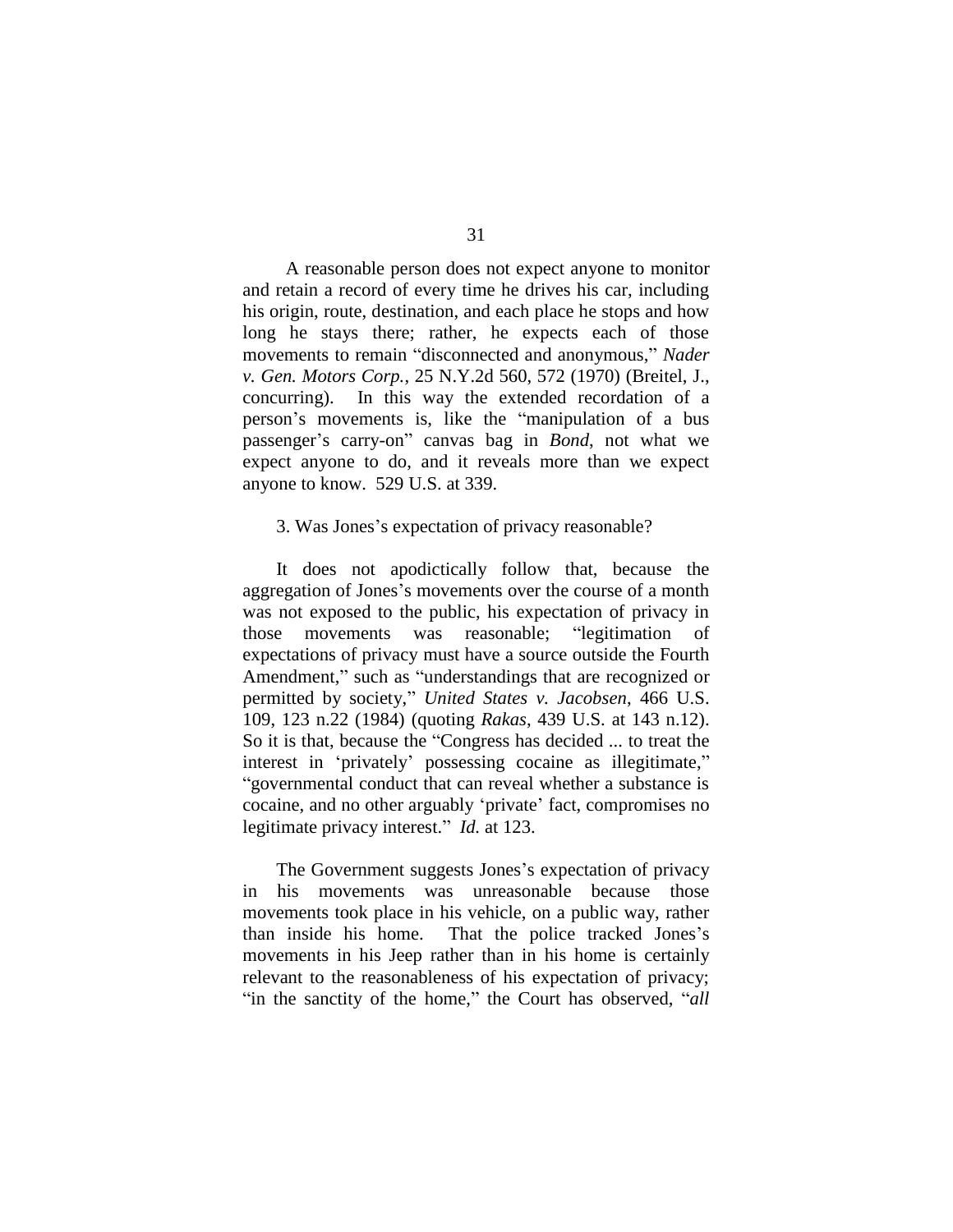details are intimate details," *Kyllo*, 533 U.S. at 37. A person does not leave his privacy behind when he walks out his front door, however. On the contrary, in *Katz* the Court clearly stated "what [one] seeks to preserve as private, even in an area accessible to the public, may be constitutionally protected." 389 U.S. at 351. Or, as this court has said, outside the home, the "Fourth Amendment ... secures for each individual a private enclave, a 'zone' bounded by the individual's own reasonable expectations of privacy." *Reporters Comm. for Freedom of Press v. AT&T*, 593 F.2d 1030, 1042–43 (1978).

Application of the test in *Katz* and its sequellae to the facts of this case can lead to only one conclusion: Society recognizes Jones's expectation of privacy in his movements over the course of a month as reasonable, and the use of the GPS device to monitor those movements defeated that reasonable expectation.As we have discussed, prolonged GPS monitoring reveals an intimate picture of the subject's life that he expects no one to have — short perhaps of his spouse. The intrusion such monitoring makes into the subject's private affairs stands in stark contrast to the relatively brief intrusion at issue in *Knotts*; indeed it exceeds the intrusions occasioned by every police practice the Supreme Court has deemed a search under *Katz*, such as a urine test, *see Skinner v. Ry. Labor Executives' Ass'n*, 489 U.S. 602 (1989) (urine test could "reveal a host of private medical facts about an employee, including whether he or she is epileptic, pregnant, or diabetic"); use of an electronic listening device to tap a payphone, *Katz*, 389 U.S. at 352 (user of telephone booth "entitled to assume that the words he utters into the mouthpiece will not be broadcast to the world"); inspection of a traveler's luggage, *Bond*, 529 U.S. at 338 (―travelers are particularly concerned about their carry-on luggage"); or use of a thermal imaging device to discover the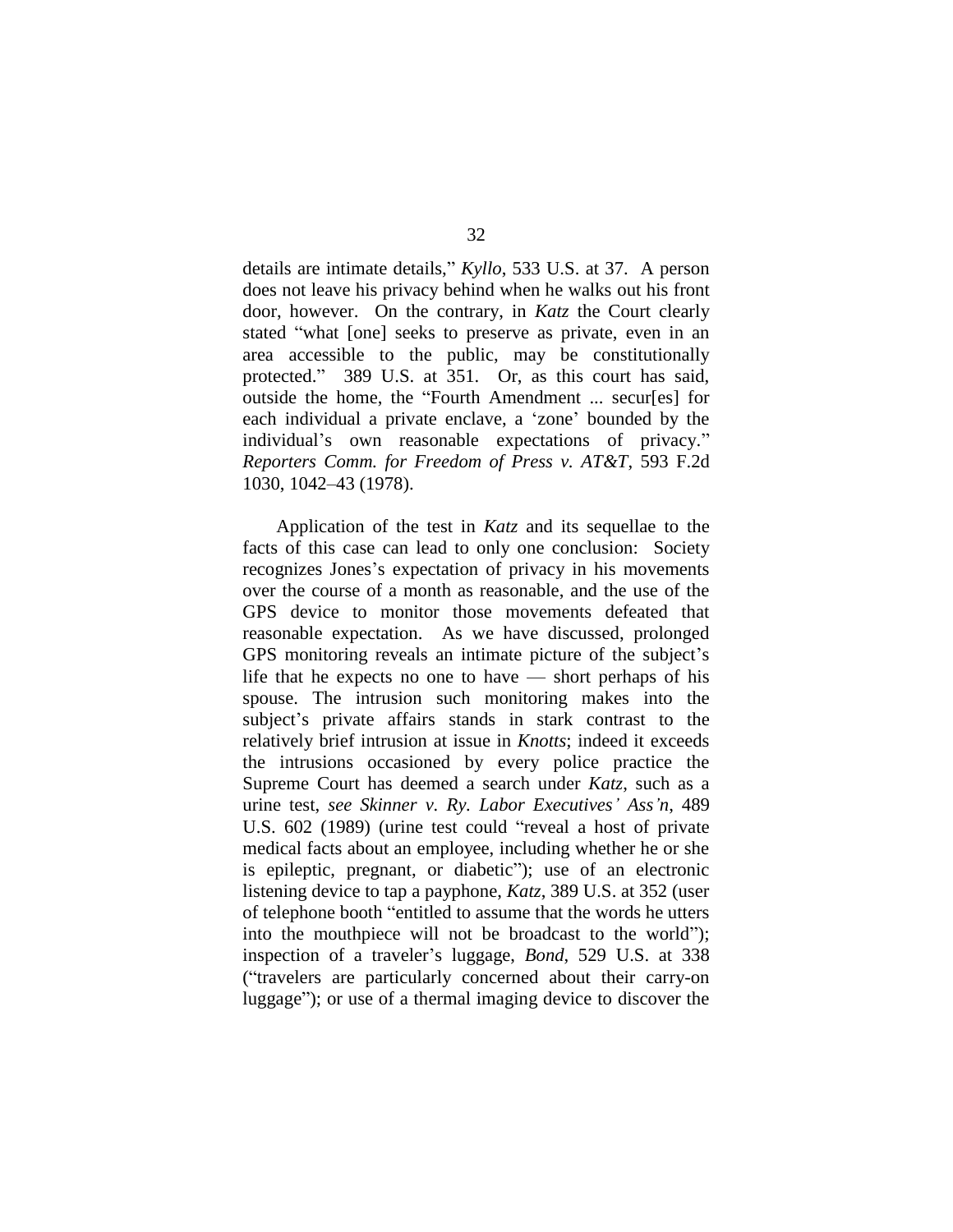temperature inside a home, *Kyllo*, 533 U.S. at 37 ("In the home, *all* details are intimate details").

We note without surprise, therefore, that the Legislature of California, in making it unlawful for anyone but a law enforcement agency to "use an electronic tracking device to determine the location or movement of a person," specifically declared "electronic tracking of a person's location without that person's knowledge violates that person's reasonable expectation of privacy," and implicitly but necessarily thereby required a warrant for police use of a GPS, California Penal Code section 637.7, Stats. 1998 c. 449 (S.B. 1667) § 2. Several other states have enacted legislation imposing civil and criminal penalties for the use of electronic tracking devices and expressly requiring exclusion of evidence produced by such a device unless obtained by the police acting pursuant to a warrant. *See, e.g.*, Utah Code Ann. §§ 77-23a-4, 77-23a-7, 77-23a-15.5; Minn Stat §§ 626A.37, 626A.35; Fla Stat §§ 934.06, 934.42; S.C. Code Ann § 17-30- 140; Okla. Stat, tit 13, §§ 176.6, 177.6; Haw. Rev. Stat §§ 803-42, 803-44.7; 18 Pa. Cons. Stat § 5761.

Although perhaps not conclusive evidence of nationwide ―societal understandings,‖ *Jacobsen*, 466 U.S. at 123 n.22, these state laws are indicative that prolonged GPS monitoring defeats an expectation of privacy that our society recognizes as reasonable. So, too, are the considered judgments of every court to which the issue has been squarely presented.*See Weaver*, 12 N.Y.3d at 447 ("the installation and use of a GPS device to monitor an individual's whereabouts requires a warrant supported by probable cause"); *Jackson*, 76 P.3d at 223-24 (under art. I, § 7 of Washington State Constitution, which "focuses on those privacy interests which citizens of this state have held, and should be entitled to hold, safe from governmental trespass," "use of a GPS device on a private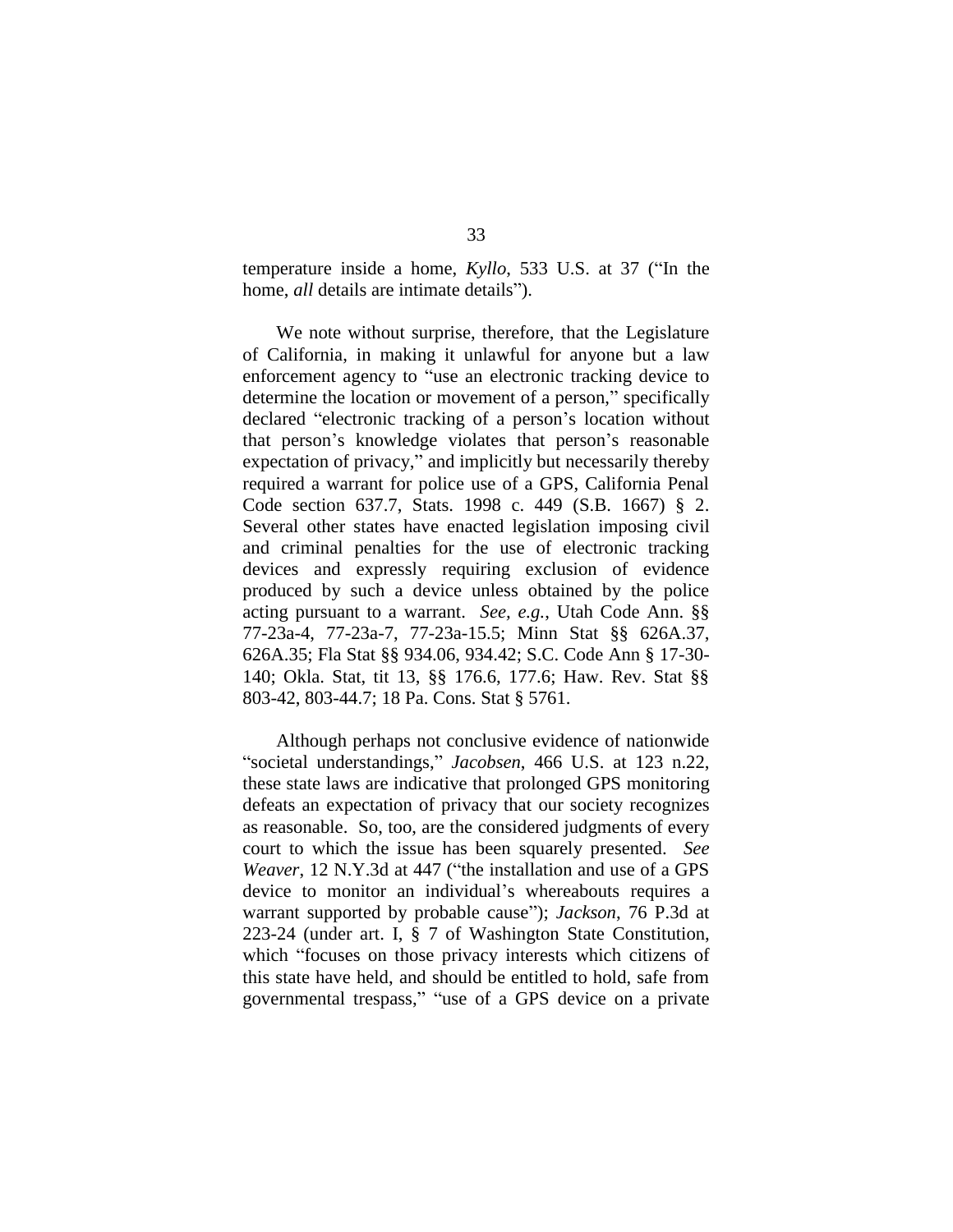34

vehicle involves a search and seizure"); *cf. Commonwealth v. Connolly*, 913 N.E.2d 356, 369–70 (Ma. 2009) (installation held a seizure). The federal circuits that have held use of a GPS device is not a search were not alert to the distinction drawn in *Knotts* between short-term and prolonged surveillance,**\*** but we have already explained our disagreement on that collateral point.

#### <span id="page-33-0"></span>4. Visual surveillance distinguished

 $\overline{a}$ 

The Government would have us abjure this conclusion on the ground that "[Jones's] argument logically would prohibit even visual surveillance of persons or vehicles located in public places and exposed to public view, which clearly is not the law.‖ We have already explained why Jones's argument does not "logically ... prohibit" much visual surveillance: Surveillance that reveals only what is already exposed to the

One federal district court and two state courts have also held use of a GPS device is not *per se* a search, but none was presented with the argument that prolonged use of a GPS device to track an individual's movements is meaningfully different from short-term surveillance. *See United States v. Moran*, 349 F. Supp. 2d 425, 467–68 (N.D.N.Y. 2005) (police used GPS device to track defendant during one-day drive from Arizona to New York); *State v. Sveum*, 269 N.W.2d 53, 59 (Wis. Ct. App. 2009) ("Sveum implicitly concedes that ... using [a GPS device] to monitor *public*  travel does not implicate the Fourth Amendment. He contends, however, that because the GPS device permitted the police to monitor the location of his car while it was in his garage ... all of the information obtained from the GPS device should have been suppressed.‖); *Stone v. State*, 941 A.2d 1238 (Md. 2008) (holding, in light of *Knotts*, that lower court "did not abuse its discretion in cutting short testimony" about use of GPS device; appellant did not cite *Knotts* in his briefs or affirmatively argue use of device was a search).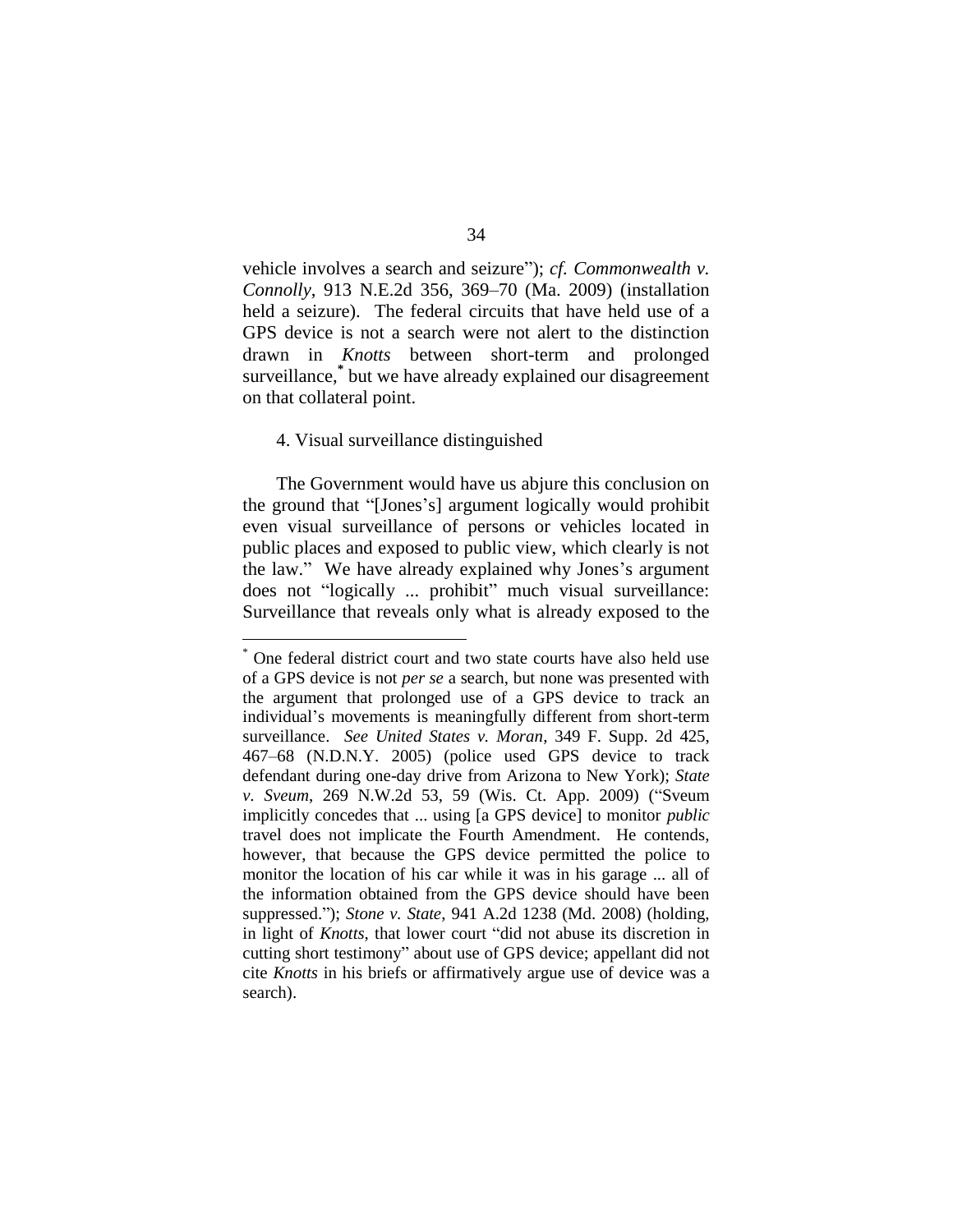public — such as a person's movements during a single journey — is not a search. *See Knotts*, 460 U.S. at 285.

Regarding visual surveillance so prolonged it reveals information not exposed to the public, we note preliminarily that the Government points to not a single actual example of visual surveillance that will be affected by our holding the use of the GPS in this case was a search. No doubt the reason is that practical considerations prevent visual surveillance from lasting very long.\* Continuous human surveillance for a week would require all the time and expense of several police officers, while comparable photographic surveillance would require a net of video cameras so dense and so widespread as to catch a person's every movement, plus the manpower to piece the photographs together. Of course, as this case and some of the GPS cases in other courts illustrate, *e.g.*, *Weaver*, 12 N.Y.3d at 447, 459 (holding use of GPS device to track suspect for 65 days was search); *Jackson*, 76 P.3d 261–62 (holding use of GPS device to track suspect for two and onehalf weeks was search), prolonged GPS monitoring is not similarly constrained. On the contrary, the marginal cost of an additional day — or week, or month — of GPS monitoring is effectively zero. Nor, apparently, is the fixed cost of installing a GPS device significant; the Los Angeles Police

 $\overline{a}$ 

<sup>\*</sup> According to the former Chief of the LAPD, keeping a suspect under "constant and close surveillance" is "not only more costly than any police department can afford, but in the vast majority of cases it is impossible.‖ W.H. Parker, *Surveillance by Wiretap or Dictograph: Threat or Protection?*, 42 Cal. L. Rev. 727, 734 (1954). Or as one of the Special Agents involved in the investigation of Jones testified at trial: "Physical surveillance is actually hard, you know. There's always chances of getting spotted, you know, the same vehicle always around, so we decided to use GPS technology." Tr. 11/21/07 at 114.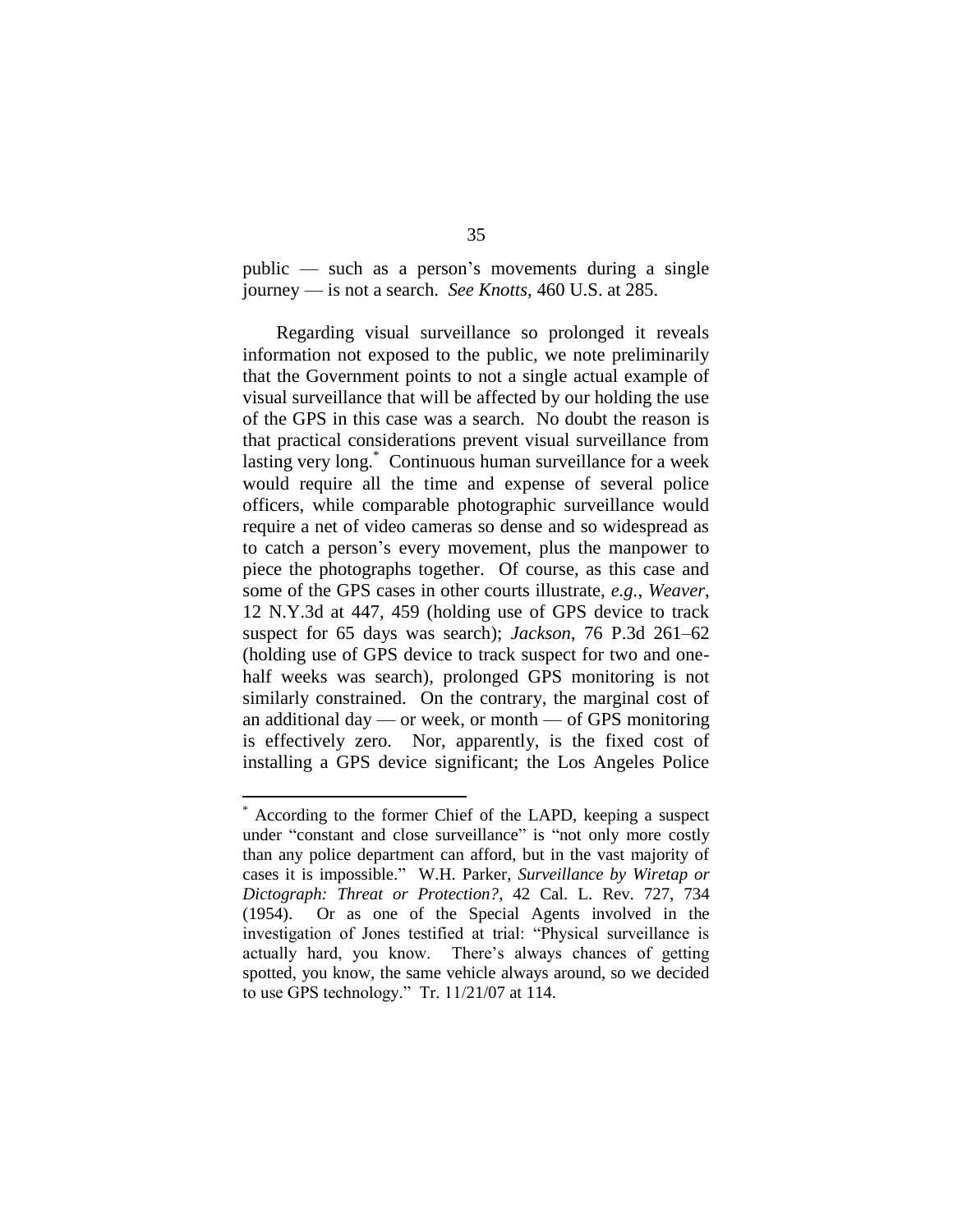Department can now affix a GPS device to a passing car simply by launching a GPS-enabled dart.<sup>\*</sup> For these practical reasons, and not by virtue of its sophistication or novelty, the advent of GPS technology has occasioned a heretofore unknown type of intrusion into an ordinarily and hitherto private enclave.

The Government's argument — that our holding the use of the GPS device was a search necessarily implicates prolonged visual surveillance — fails even on its own terms. That argument relies implicitly upon an assumption rejected explicitly in *Kyllo*, to wit, that the means used to uncover private information play no role in determining whether a police action frustrates a person's reasonable expectation of privacy; when it comes to the Fourth Amendment, means do matter. *See* 533 U.S. at 35 n.2 ("The fact that equivalent information could sometimes be obtained by other means does not make lawful the use of means that violate the Fourth Amendment"). For example, the police may without a warrant record one's conversations by planting an undercover agent in one's midst, *Lopez v. United States*, 373 U.S. 427, 429 (1963), but may not do the same by wiretapping one's phone, even "without any trespass," *Katz*, 389 U.S. 347, 353 (1967). Quite simply, in the former case one's reasonable

 \* ―The darts consist of a miniaturized GPS receiver, radio transmitter, and battery embedded in a sticky compound material. When fired at a vehicle, the compound adheres to the target, and thereafter permits remote real-time tracking of the target from police headquarters." Renee McDonald Hutchins, *Tied Up in Knotts? GPS Technology and the Fourth Amendment*, 55 UCLA L. Rev. 409, 419 (2007); *see also* Richard Winton, *LAPD Pursues High-Tech End to High-Speed Chases*, L.A. Times, Feb. 3, 2006, at B1. GPS darts are used in exigent circumstances and for only as long as it takes to interdict the subject driver without having to engage in a high-speed chase on a public way.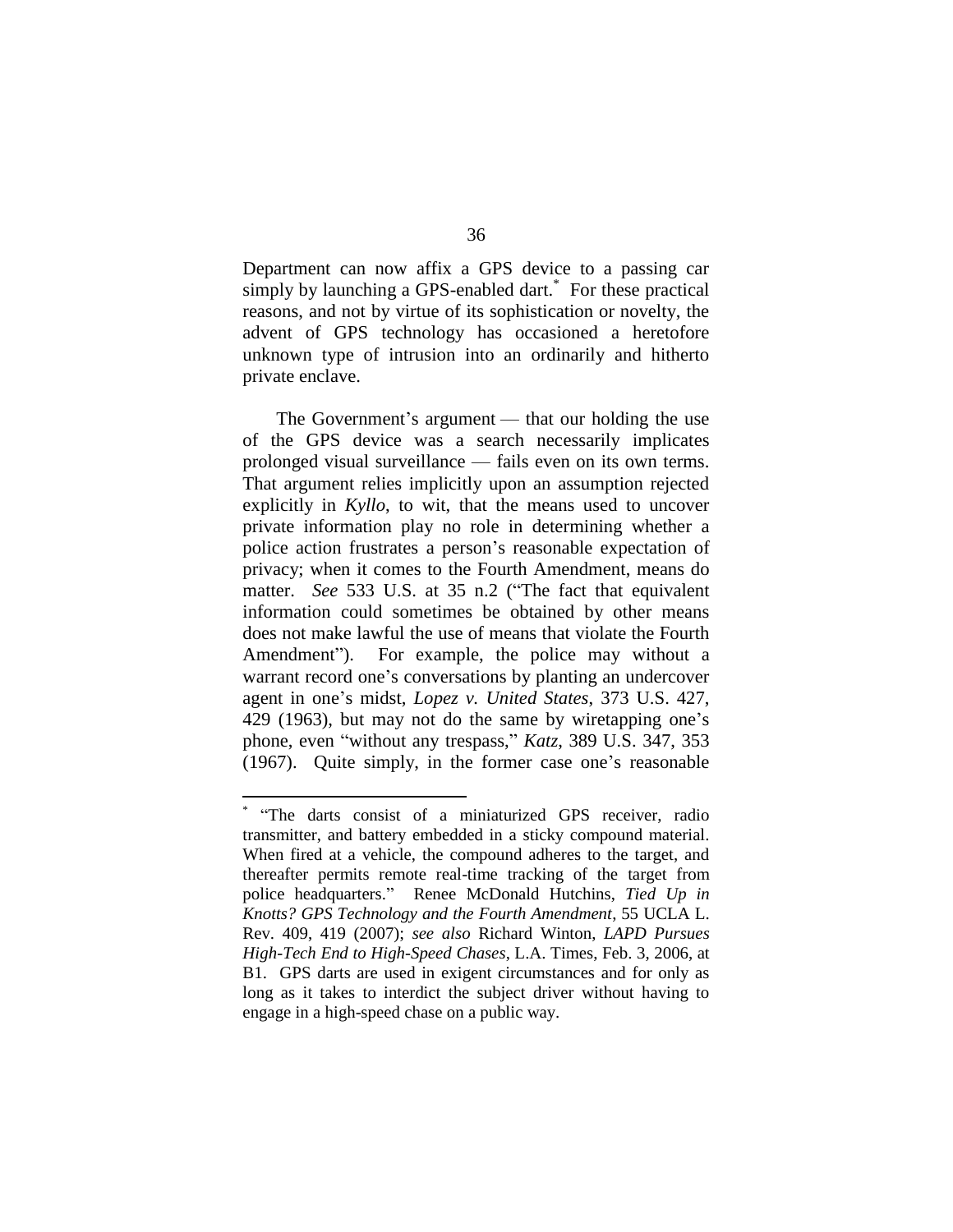expectation of control over one's personal information would not be defeated; in the latter it would be. See *Reporters Committee*, 489 U.S. at 763 ("both the common law and the literal understandings of privacy encompass the individual's control of information concerning his or her person").

This case does not require us to, and therefore we do not, decide whether a hypothetical instance of prolonged visual surveillance would be a search subject to the warrant requirement of the Fourth Amendment. As the Supreme Court said in *Dow Chemical Co. v. United States*, "Fourth Amendment cases must be decided on the facts of each case, not by extravagant generalizations. 'We have never held that potential, as opposed to actual, invasions of privacy constitute searches for purposes of the Fourth Amendment." 476 U.S. 227, 238 n.5 (1986) (quoting *United States v. Karo*, 468 U.S. 705, 712 (1984)); *see also City of Ontario v. Quon*, 130 S. Ct. 2619, 2629 (2010) ("Prudence counsels caution before the facts in the instant case are used to establish far-reaching premises that define the existence, and extent, of privacy expectations"). By the same token, we refuse to hold this "search is not a search," *Kyllo*, 533 U.S. at 32, merely because a contrary holding might at first blush seem to implicate a different but intuitively permissible practice. *See Nat'l Fed'n of Fed. Employees v. Weinberger*, 818 F.2d 935, 942 (D.C. Cir. 1987) ("Few legal issues in the Fourth Amendment" domain are so pure that they do not turn on *any* facts or circumstances peculiar to the case"). Instead, just as the Supreme Court in *Knotts* reserved the lawfulness of prolonged beeper surveillance, we reserve the lawfulness of prolonged visual surveillance.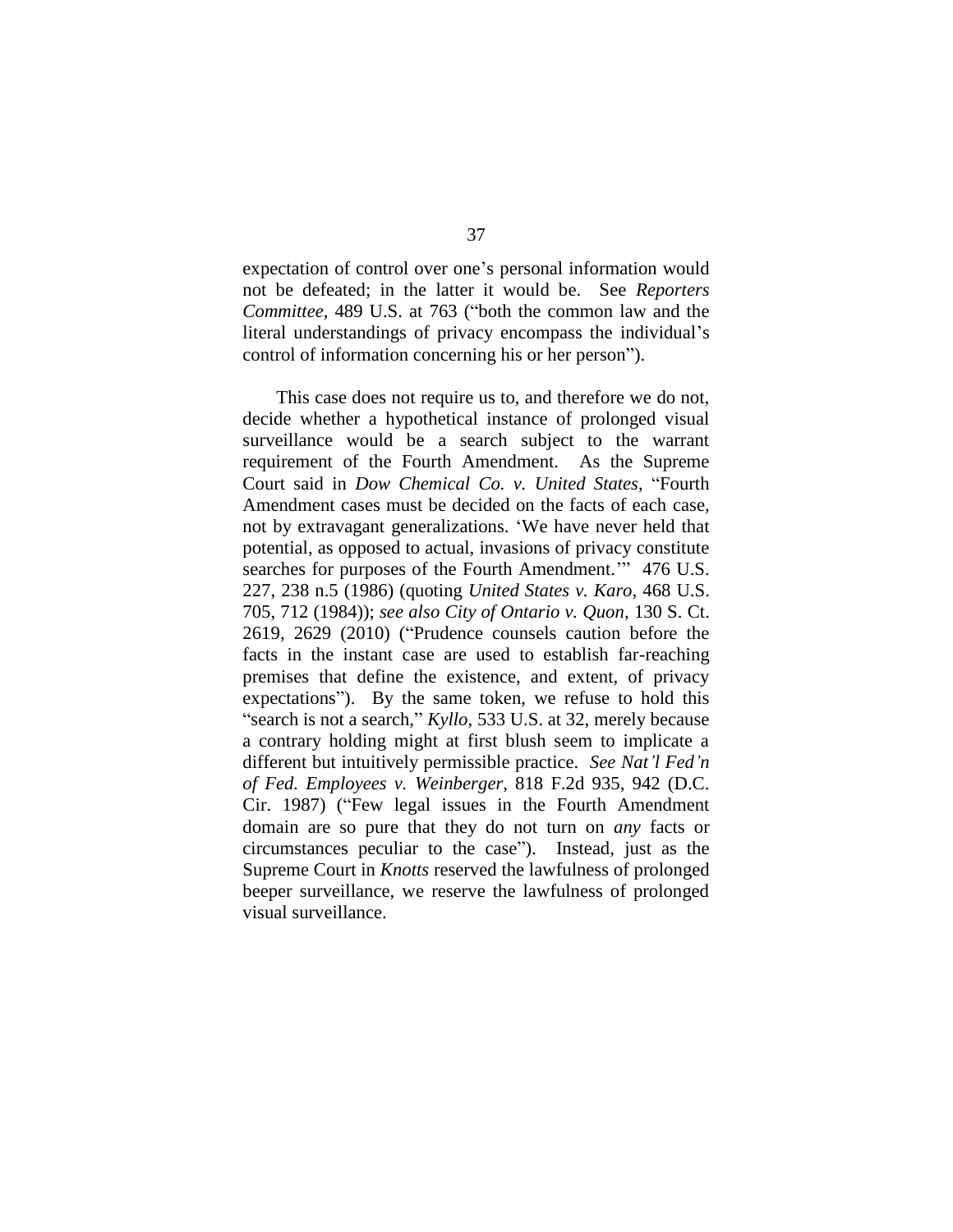# <span id="page-37-0"></span>B. Was the Search Reasonable Nonetheless?

A search conducted without a warrant is "per se unreasonable under the Fourth Amendment — subject only to a few specifically established and well-delineated exceptions." *Katz*, 389 U.S. at 357. Here, because the police installed the GPS device on Jones's vehicle without a valid warrant,<sup>\*</sup> the Government argues the resulting search can be upheld as a reasonable application of the automobile exception to the warrant requirement. Under that exception, ―[i]f a car is readily mobile and probable cause exists to believe it contains contraband, the Fourth Amendment ... permits police to search the vehicle without more." *Pennsylvania v. Labron*, 518 U.S. 938, 940 (1996).

As Jones points out, this argument is doubly off the mark. First, the Government did not raise it below. *See Bryant v. Gates*, 532 F.3d 888, 898 (D.C. Cir. 2008) (argument not made in district court is forfeited). Second, the automobile exception permits the police to search a car without a warrant if they have reason to believe it contains contraband; the exception does not authorize them to install a tracking device on a car without the approval of a neutral magistrate. *See Delaware v. Prouse*, 440 U.S. 648, 662–63 (1979) ("Were the individual subject to unfettered governmental intrusion every time he entered his automobile, the security guaranteed by the Fourth Amendment would be seriously circumscribed".

 $\overline{a}$ 

<sup>\*</sup> The police had obtained a warrant to install the GPS device in D.C. only, but it had expired before they installed it — which they did in Maryland. When challenged in the district court, the Government "conceded ... the violations" of the court's order, ―confine[d] its arguments to the issue of whether or not a court order was required[,] and assert[ed] that it was not." Government's Omnibus Response to Defendant's Legal Motions.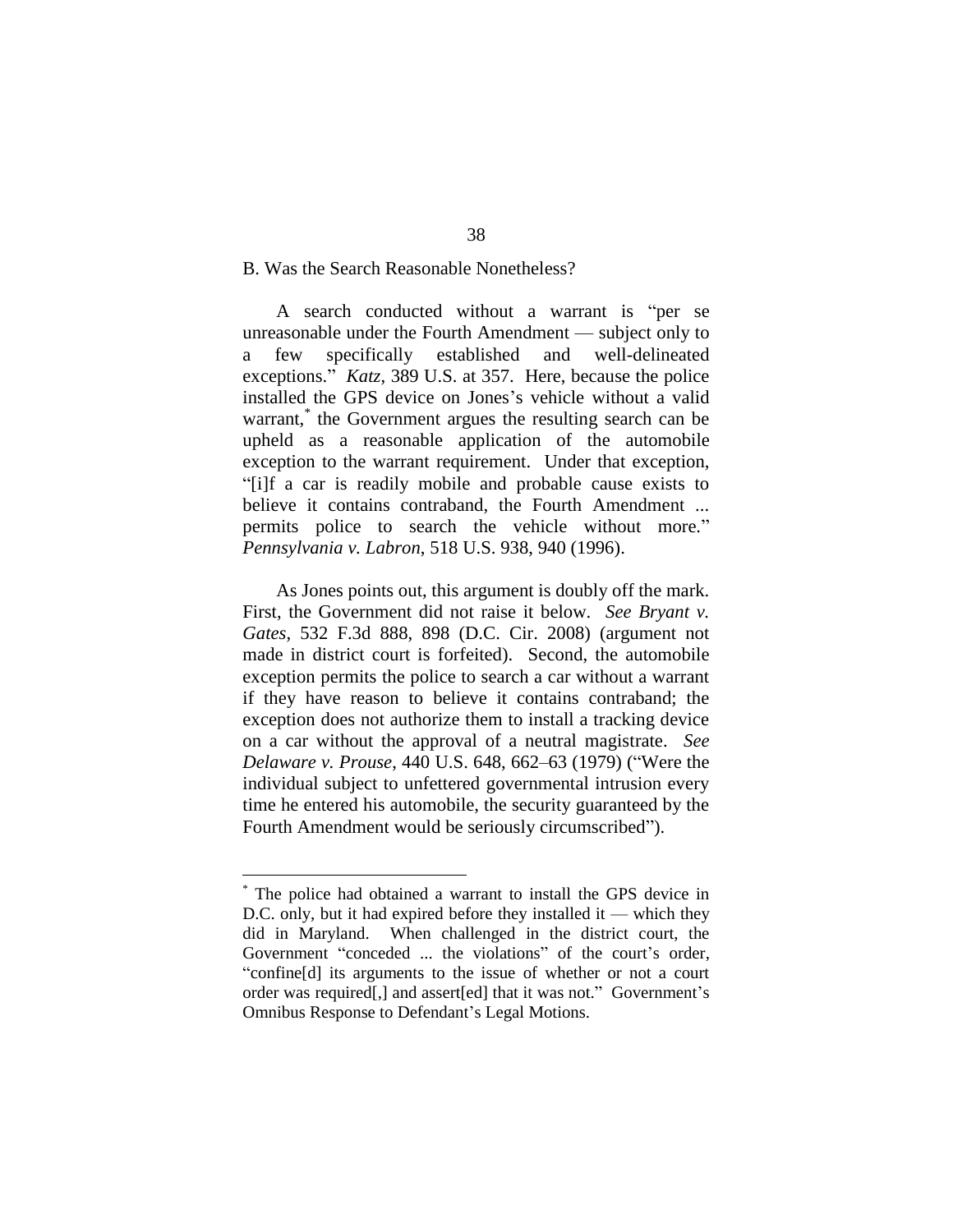<span id="page-38-0"></span>C. Was the Error Harmless?

Finally, the Government argues in a terse and conclusory few lines that the district court's error in admitting evidence obtained by use of the GPS device was harmless. "The beneficiary of a constitutional error [must prove] beyond a reasonable doubt that the error complained of did not contribute to the verdict obtained." *Chapman v. California*, 386 U.S. 18, 24 (1967).

According to the Government, "Overwhelming evidence" implicated [Jones] in the drug-distribution conspiracy." Overwhelming evidence certainly showed there was a conspiracy to distribute and to possess with intent to distribute drugs based out of 9508 Potomac Drive, Ft. Washington, Maryland, where police found \$850,000 in cash, 97 kilograms of cocaine, and one kilogram of cocaine base. The evidence linking Jones to that conspiracy, however, was not strong, let alone overwhelming.

The Government points to no evidence of a drug transaction in which Jones was involved, nor any evidence that Jones ever possessed any drugs.Instead it relies upon (1) the testimony of admitted participants in the conspiracy, one of whom (Bermea) was at the Potomac Drive house when the police arrived — to the effect that Jones was the ringleader of the operation and frequented the Potomac Drive house, (2) data showing Jones used his cell-phone frequently and often called some of the conspirators, including one whose phone was found at the Potomac Drive house, (3) leases in Jones's name for other properties the Government alleged were used in furtherance of the conspiracy, (4) currency seized from Jones's Jeep and mini-van, and (5) physical and photographic surveillance showing Jones visited the Potomac Drive house a few times. Jones's defense responded to each type of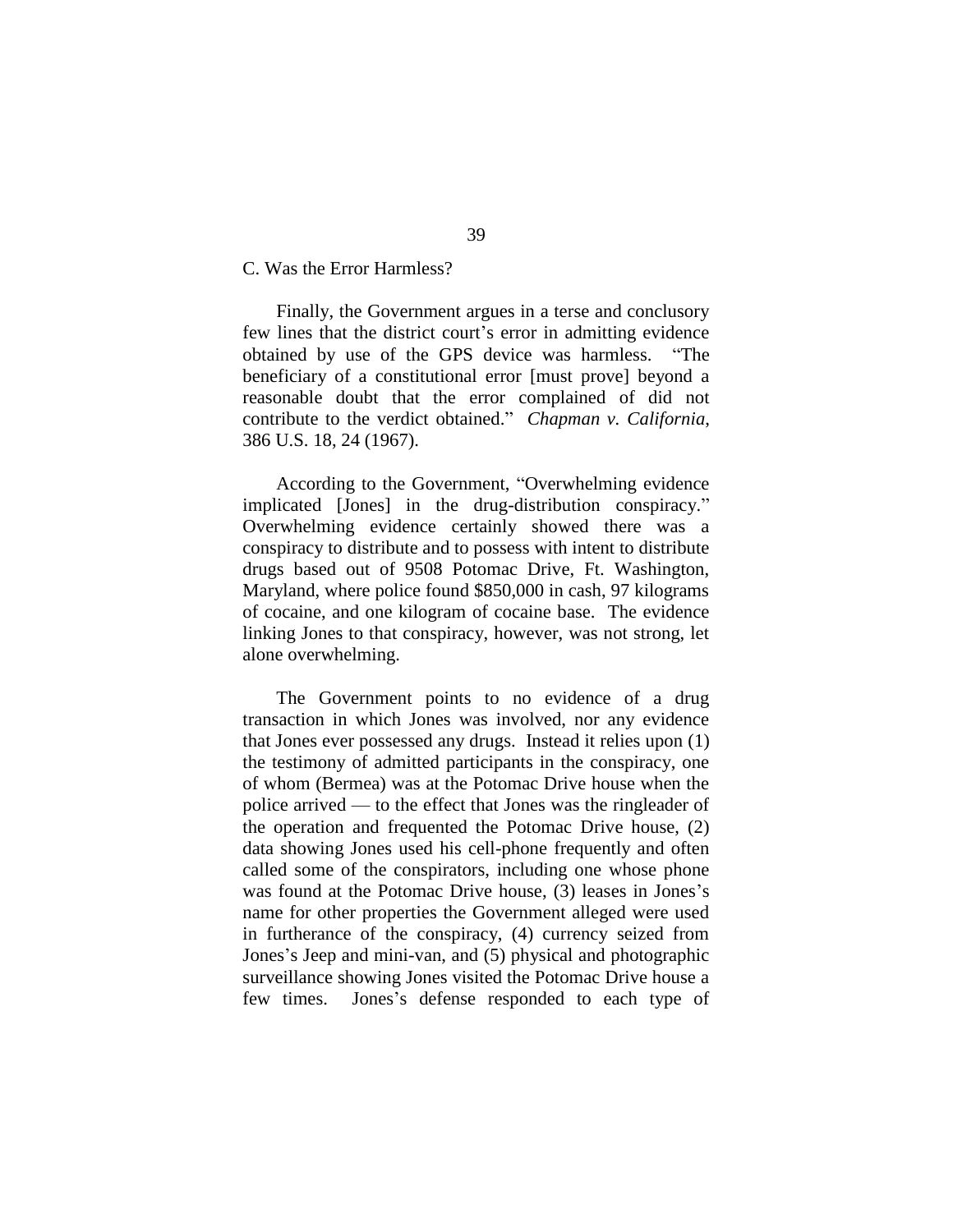evidence as follows: (1) the cooperating witnesses had cut deals with the Government and were not credible, (2) the cellphone records and (5) visits to Potomac Drive showed only that Jones knew the participants in the conspiracy, (3) Jones leased the other properties for legitimate purposes and no drugs were found there, (4) and his nightclub was a cash business.

The GPS data were essential to the Government's case. By combining them with Jones's cell-phone records the Government was able to paint a picture of Jones's movements that made credible the allegation that he was involved in drug trafficking. In his closing statement the Government attorney summarized this way the inference he was asking the jury to draw:

[W]hen there is a conversation with Bermea and [Jones] says, I'm coming to see you, or I'll be there in ten minutes, and within a while ... the GPS shows that that vehicle is in Potomac Drive, how does that all fit together? Well it fits together exactly as you know. That the defendant is going to 9508 Potomac Drive, and there's no reason anyone goes there other than drug activity.

....

Then, that follows these series of conversations, day after day, GPS reading after GPS reading, with the defendant speaking with [Bermea] and then the vehicle coming to Potomac Drive. ... You'll have the timeline. You've got the conversations. I won't go through them all."

Tr. 1/3/08 at 114–18. As mentioned earlier, the Government had also stressed in its opening remarks, which would color